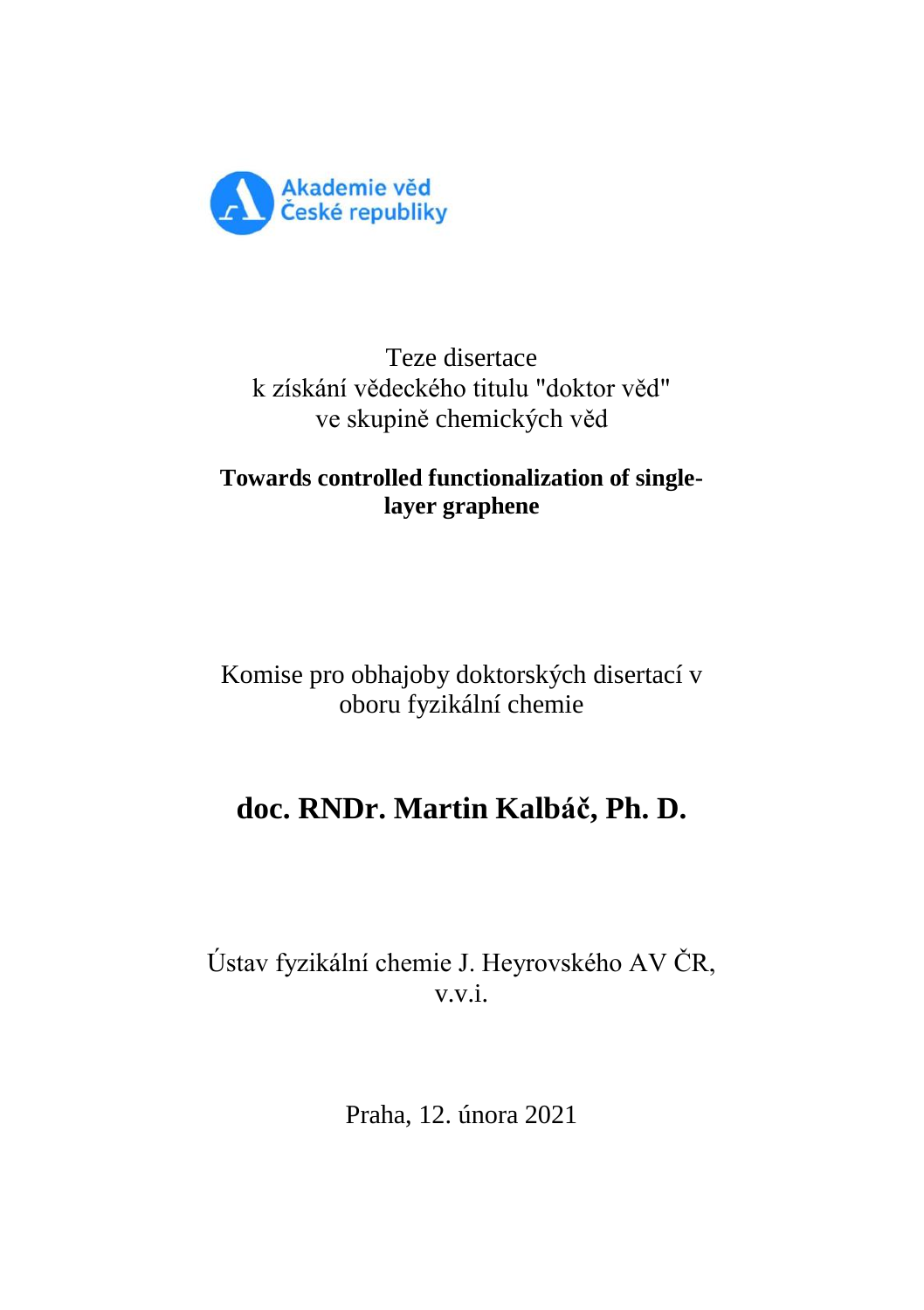# **Table of content**

| 1 Introduction                                | $\overline{2}$ |
|-----------------------------------------------|----------------|
| 2 Graphene synthesis and basic                |                |
| characterization of the graphene              | 5              |
| 2. 1 Graphene synthesis                       | 5              |
| 2.2 Basic graphene characterization           | $\overline{7}$ |
| 3 Changing the properties of graphene using   |                |
| external stimuli                              | 9              |
| 3.1 The dependence on doping and strain       | 10             |
| 3.2 Interaction with substrate                | 11             |
| 4 Graphene functionalization                  | 14             |
| 4.1 Fluorination                              | 14             |
| 4.1.1 Stability                               | 16             |
| 4.2 Defects in graphene: Formation evaluation |                |
| and role in further reactivity                | 17             |
| 4.3 Other reactions                           | 19             |
| 4.4 Local functionalization of graphene on    |                |
| a large-scale                                 | 20             |
| 4.5 Specific characterization                 | 22             |
| 4.5.1 X-ray photoelectron spectroscopy        | 23             |
| 4.5.2 Mass spectroscopy                       | 23             |
| 4.5.3 Temperature programmed desorption       | 24             |
| 4.5.4 Atomic force microscopy                 | 24             |
| 4.5.5 Surface-enhanced Raman spectroscopy     | 24             |
| 4.5.6 Surface-enhanced Infrared spectroscopy  | 25             |
| 4.6 Application of graphene functionalization | 26             |
| 4.6.1 Composite with conducting polymer       | 26             |
| 4.6.2 Direction-controlled movement           |                |
| of nanoparticles                              | 27             |
| 4.6.3 Patterned functionalization of graphene | 28             |
| 4.6.4 Self-assembled structures driven by     |                |
| graphene morphology                           | 28             |
| 5 Conclusions and outlook                     | 30             |
| 6 References                                  | 32             |
|                                               |                |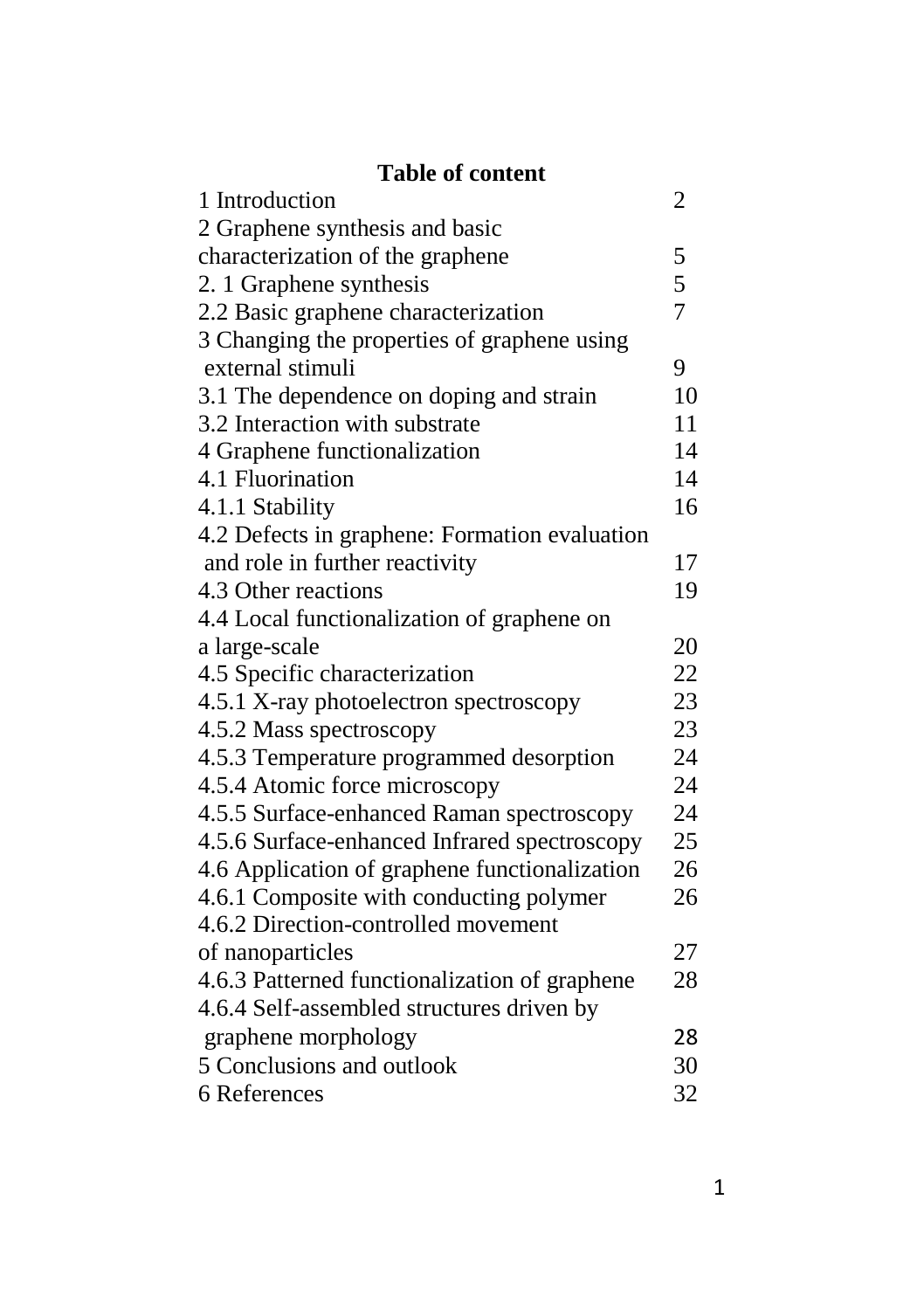#### **1. Introduction**

Graphene is a one-atom-thick layer of  $sp<sup>2</sup>$ connected carbon atoms. The experimental preparation of this material and demonstration of the quantum hall effect in 2007 sparked enormous research interest.

Although the research on pristine graphene remains unexhausted, there is growing interest in analogous materials. For example, several research groups have successfully prepared 2D materials from other elements or compounds, such as P, BN,  $MoS<sub>2</sub>$ , MoSe<sub>2</sub>, WS<sub>2</sub>, and WS<sub>2</sub>, showing the possibility of preparing 2D material featuring a plethora of properties, including, electrically, the capacity to act as anything from isolators to semiconductors to metals. Additionally, such materials have potential as lightemitting diodes, transistors, sensors, and emitters.

However, true 2D materials are defined by not only their thickness but also allowing charge carriers to travel without significant scattering. That is, the 2D materials are presumably perfect, an important requirement for many phenomena that is simultaneously very hard to achieve. Almost perfect graphene samples can be obtained by mechanically exfoliating the flakes from graphene, with a similar approach applied to obtain flakes from other 2D materials. Nonetheless, this requires perfect crystal and, because the procedure typically leads to a locally strained material, it still contains both impurities from the tape and some defects or cracks. The mechanicalexfoliation–based approach is useful for fundamental science because many experiments can be done using sample size of few micrometers.

For practical applications, it is more important to obtain a large amount of the material, which can involve chemical exfoliation from bulk materials, a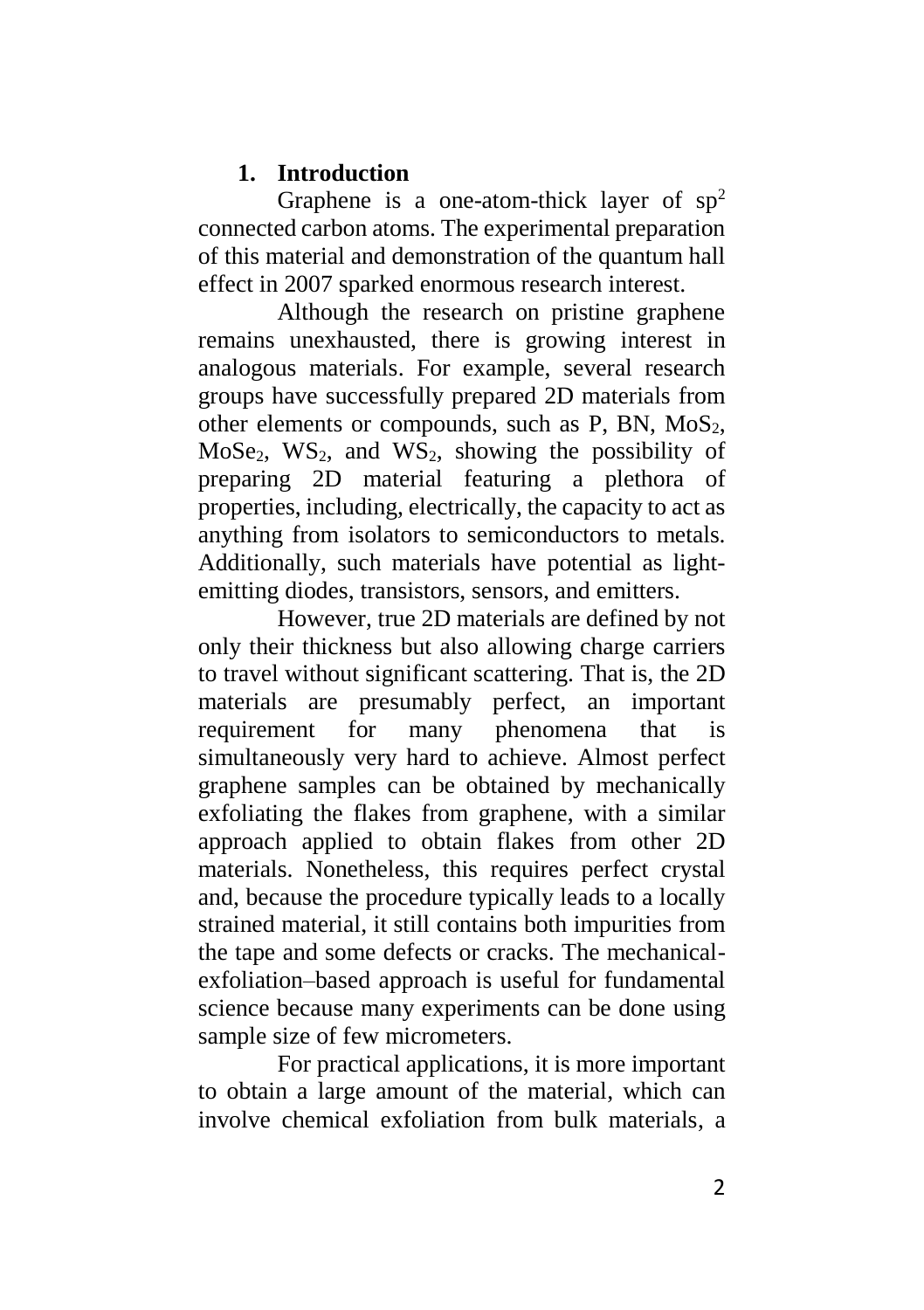procedure that is typically quite harsh and therefore produces material that is poorly defined and features significant defects, as well as leading to the presence of multilayers and potentially broad flake-size distribution. Therefore, such a material is not suitable for high-end applications. The chemical vapor deposition compromises between high-quality but tiny exfoliated samples and large scale but poor quality chemically exfoliated samples. In the case of graphene, the chemical vapor deposition (CVD) process can produce samples of relatively high quality because the process has been developed over more than a decade, a striking advantage in comparison to other 2D materials, for which there are few reports of CVD synthesis leading to samples of reasonable quality. It should also be noted that it is much less challenging to determine graphene quality compared to other 2D materials. Consequently, high-end applications of 2D materials other than graphene must wait for the development of adequate preparation and characterization methods. However, given CVD for graphene is already at an advanced stage, graphene can be considered as a starting material for more complex materials, with its modification altering its properties. This suggests another approach: graphene's chemical functionalization, which could potentially produce various modifications capable of broadening the number of potential applications depending on the specific functional groups attached to the graphene.

Although the functionalization of graphene has also been studied widely, it is necessary to distinguish between the functionalization of chemically exfoliated graphene and CVD graphene or mechanically exfoliated graphene. Chemically exfoliated graphene allows a large amount of material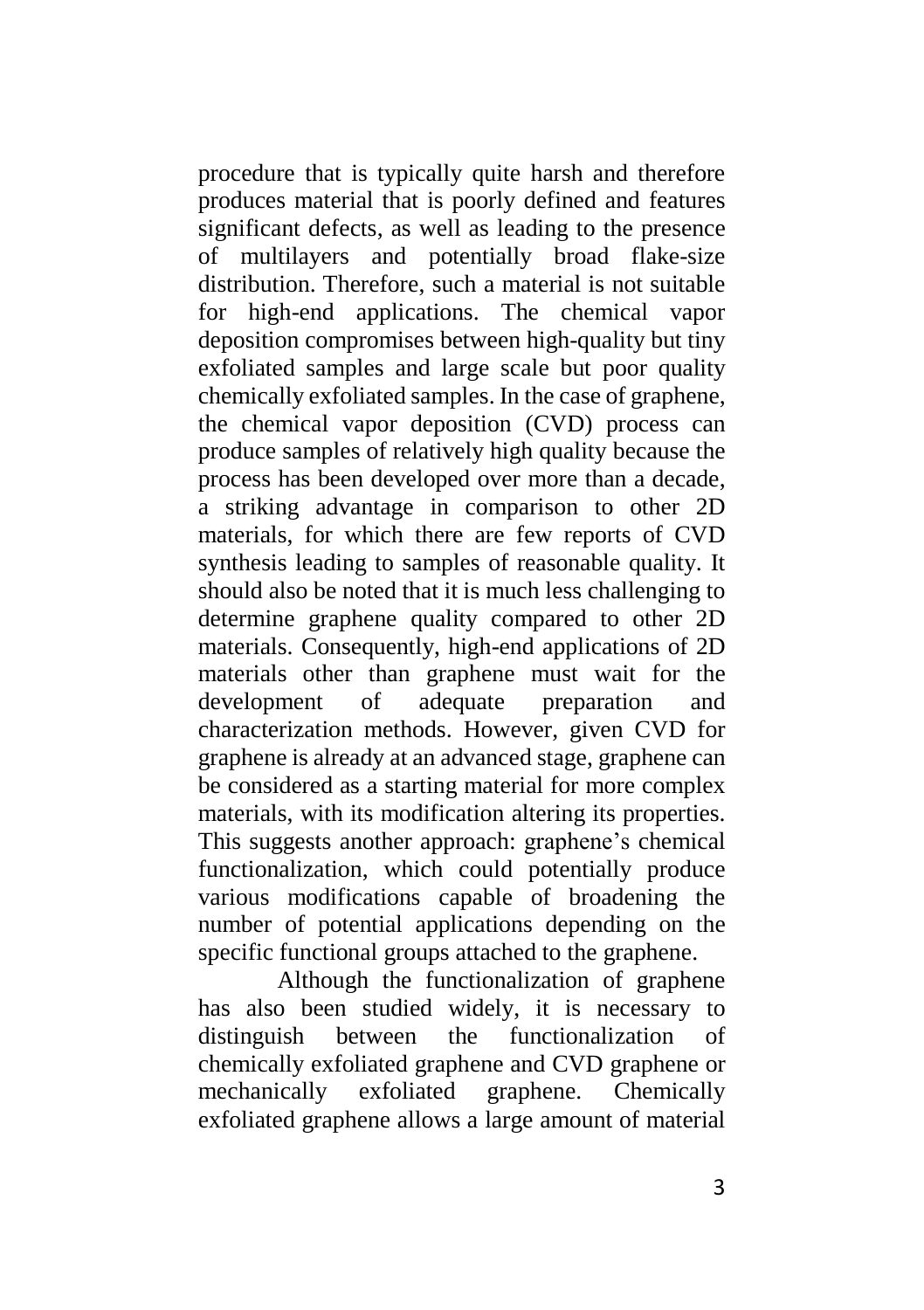to be prepared and, moreover, the exfoliation and functionalization to proceed in one step; this saves costs and simplifies the whole process. However, the material obtained material is often low quality; samples contain broadly distributed layers and sizes and are not uniformly functionalized, which further increases uncertainty. Given the system is quite complex, it is challenging to characterize the reaction product and, thus, to control or optimize the functionalization process.

Accordingly, it is more convenient to study the reactions of mechanically exfoliated graphene or CVD graphene, which enables higher quality samples with potential use in high-end applications. Additionally, if the protocol is optimized and the product wellcharacterized, the conditions can be transferred to chemically exfoliated graphene.

The current work demonstrates our approach to graphene functionalization, addressing three issues: i) select the right model reaction, ii) test different approaches to controlling the reaction, and iii) find a set of suitable techniques that can enable characterization and control of the functionalization process.

We chose fluorination using  $XeF_2$  as our model reaction. This reaction is performed in a gas phase, and the only byproduct is xenon. Therefore, the reaction is very clean and can be performed even under low vacuum conditions. Additionally, the product fluorinated graphene—is predictable and detectable, and the reaction's success can easily be controlled by Raman spectroscopy, which is fast and nondestructive. Finally, the fluorine can be exchanged for other functional groups. Consequently, successfully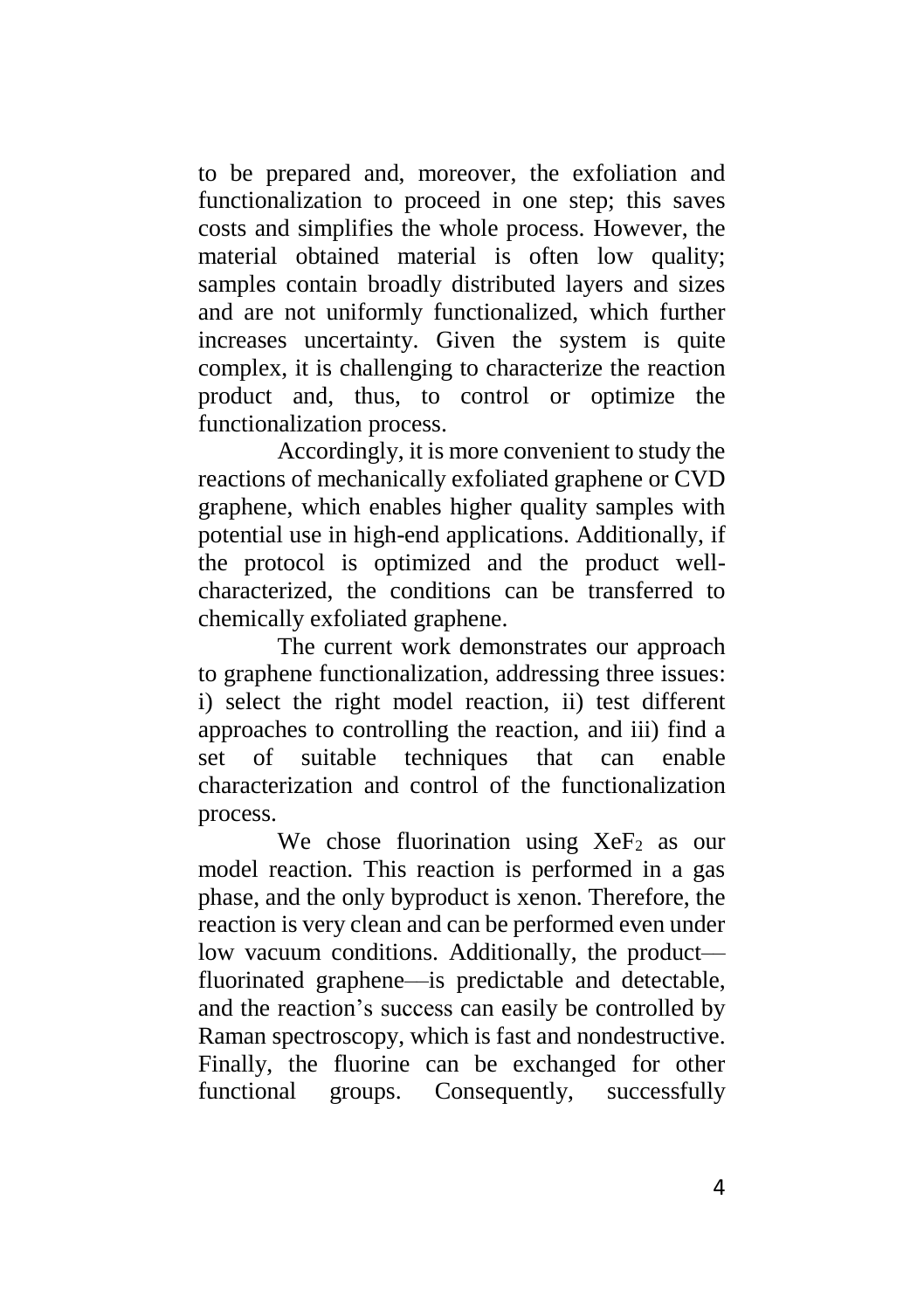controlling the reaction would enable easily altering the fluorine by functional group of interest.

The presence of substrate constitutes a large difference between the reactivity of chemically exfoliated graphene and CVD graphene. While chemically exfoliated graphene is typically functionalized in solution, substrate is typically necessary for CVD graphene. (Note that CVD graphene can be prepared suspended, but its handling is more complicated.) Therefore, this paper studies the role of the substrate and explores the possibilities of controlling the functionalization reaction by adjusting the substrate properties.

Characterization techniques are crucial for the study of graphene functionalization because we need feedback for tested reaction conditions, with the method ideally simple, fast, and nondestructive. Unfortunately, proper characterization of functionalization is not simple: given graphene is a one-atom-thick material, the technique must be surface-sensitive and able to detect a sub-monolayer of functional groups. Furthermore, reliable characterization apparently requires combining several techniques. Therefore, this work both summarizes commonly used characterization techniques and introduces new or rarely applied approaches.

## **2 Graphene synthesis and basic characterization of graphene**

### **2. 1 Graphene synthesis**

Graphene synthesis is crucial because it determines both the initial properties of graphene and its first environment. Unless otherwise stated, this work considers "graphene" material synthesized by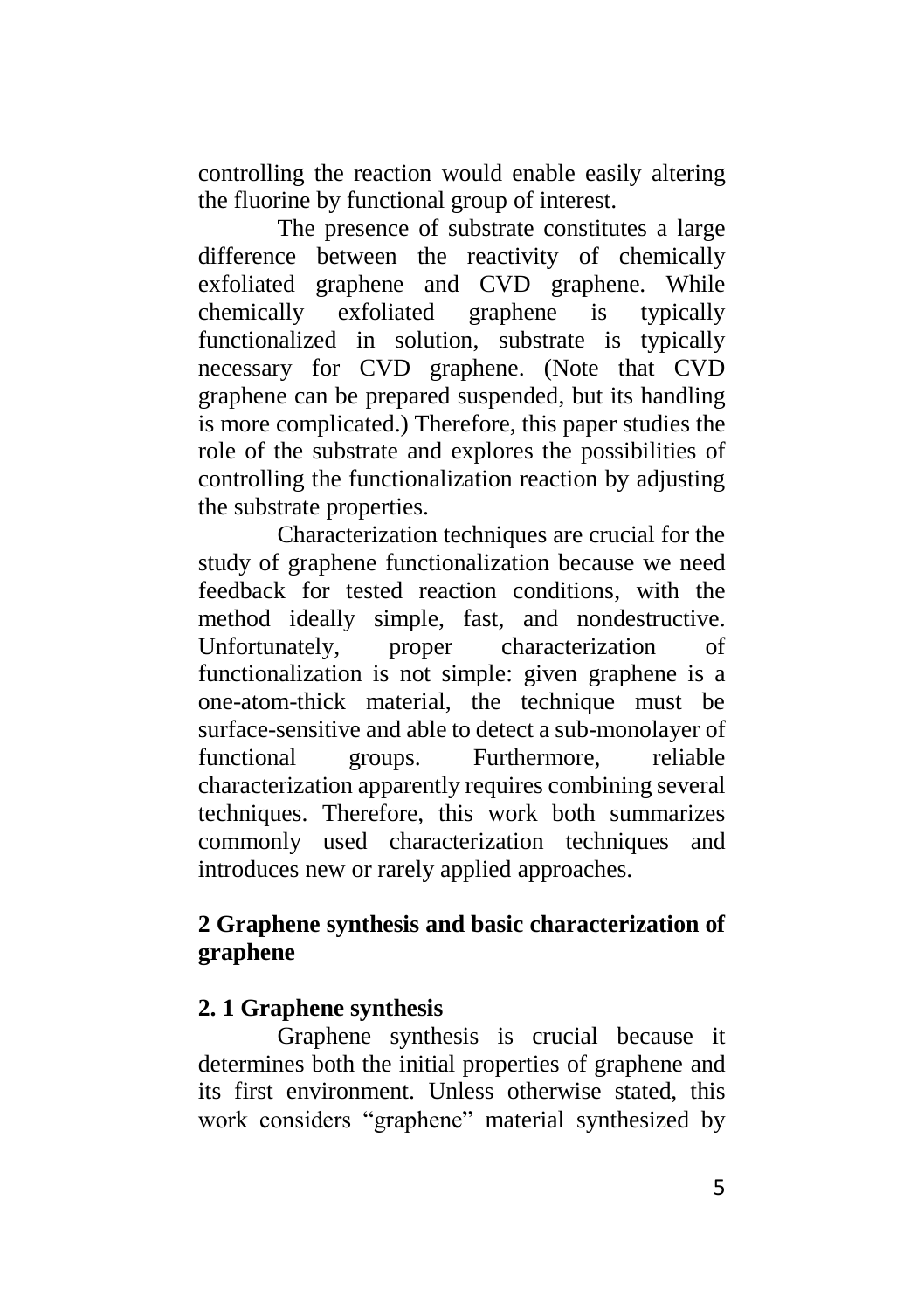CVD method, a procedure proposed by Ruoff in 2009.<sup>1</sup> The graphene is grown on copper foil that is heated to about 1000 ℃; methane is a typical source gas, with the typical growth procedure involving mixing methane with hydrogen before introducing the mixture to the hot wall reactor in which the copper foil is placed. At a high temperature, the methane cracks and forms graphene. The reaction requires free copper surface to be available so that the reaction stops when the graphene covers all of the copper foil. That is, the growth is self-limiting, guaranteeing that, theoretically, only a monolayer grows. In praxis, the situation is more complex because the graphene grows from seeding points––for example, a defect in the copper––in the form of a multilayer. The number of multilayers can be controlled during the synthesis by, for example, increasing the amount of hydrogen, which leads to the etching of the adlayers.<sup>2</sup>

Copper-catalyzed CVD synthesis also enables changing feedstock to isotopically labeled methane, promoting the formation of isotopically labeled graphene sample. 3,4 Although this process has thus far been established for <sup>13</sup>CH<sub>4</sub> methane, in principle, <sup>14</sup>CH<sub>4</sub> can also be used. Furthermore, the feedstock  ${}^{12}CH_4$  can be changed to  $^{13}CH_4$  during the growth procedure.

Later, we discuss the significant impact of the number of layers on properties of the material, especially how the interaction of the layers changes the electronic properties and thus also the reactivity. To study the effects of layer interaction, it is useful to form multilayers from different isotopes. Previously, we have demonstrated that it is possible to realize such a structure with  ${}^{12}C$  and  ${}^{13}C$  graphene layers.<sup>4</sup> The layers are synthesized separately and then subsequently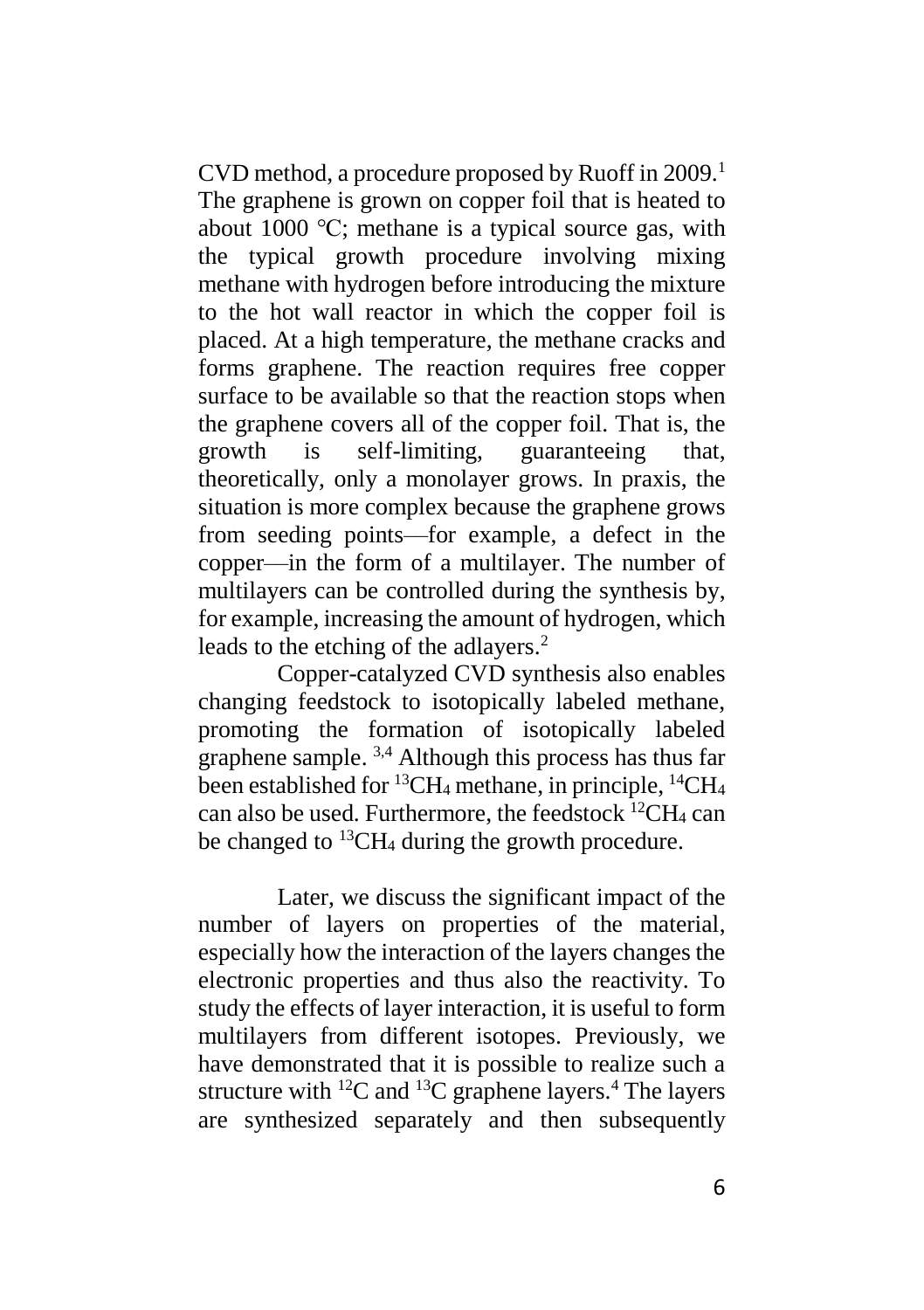transferred onto the desired substrate. However, this approach precludes controlling the between-layers angle. Furthermore, the interaction between layers is limited by the transfer residuals between the layers.

Another possibility is the direct synthesis of isotopically labeled bilayers, which we reported previously. <sup>5</sup> This involves the growth condition being modified to change the formation of bilayer islands, which can be achieved by, for example, growth inside a thick copper capsule. When growth in the seed begins, the bilayer islands are already formed; by prolonging the reaction time, they grow in size. However, layer speeds are different, with one layer growing much faster than the other. After the fastergrowing layer grows to about 10 um and the slowergrowing layer reaches about 1 um, we switched the  $12CH_4$  to  $13CH_4$  and both layers continued growing with the <sup>13</sup>C carbon. This procedure produces a bilayer, where, between 1um and 10 um, each layer contains a different carbon isotope. This growth condition promotes the formation of bilayers with both random and AB stacked orientations.

### **2.2 Basic graphene characterization**

There are several methods typically used to evaluate graphene properties, with the simplest being optical microscopy imaging, a method typically used for graphene samples on  $Si/SiO<sub>2</sub>$  substrate. This method can distinguish one-layer and two-layer graphene.

Raman spectroscopy is another elemental and frequently used method for characterizing graphene samples, including functionalized samples. For pristine samples, there are two main bands: the G mode and the 2D mode. The G mode originates from in-plane  $E_{2g}$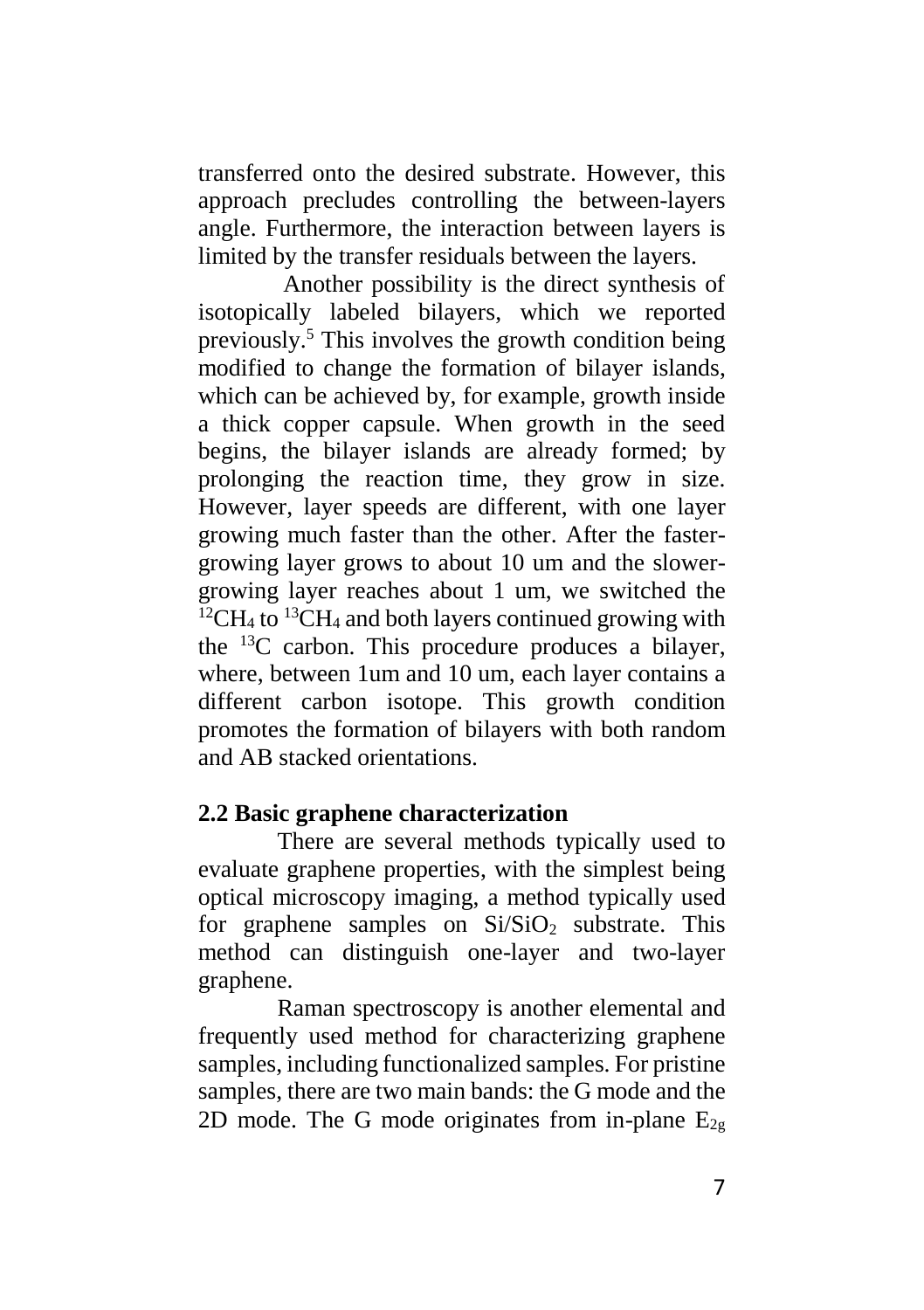vibrations; itsfrequency in neutral unstrained graphene is about 1582 cm<sup>-1</sup>. Strain and doping lead the mode to shift to higher frequencies, with the 2D mode originating from second-order triple resonant processes because it includes two phonons with opposite momentum. The 2D mode is dispersive, with its shift depending on the strain and doping. The typical functionalized graphene spectrum reveals a large difference from pristine graphene, which is the D mode at about 1350 cm-1 , a mode used to quantify defects in graphene samples. Although the D mode's origin is analogous with that of the 2D mode, the momentum is conserved by scattering the phonon with defects. This also explains the frequency of the D mode being about half the 2D mode's frequency. The  $sp<sup>3</sup>$  carbon in the sp<sup>2</sup> graphene lattice can also be considered a defect.

Consequently, any covalent functionalization of graphene manifests as the D mode in the Raman spectrum. The intensity of the D mode scales with the number of scattering centers, which allows the extent of functionalization to be quantified. Note that at high levels of functionalization, the D mode intensity saturates and eventually decreases again as the sizes of defect-free crystallites in graphene start being smaller than the phonon scattering length.<sup>6</sup> Another mode associated with defects is D', in which defects are scattered by intravalley phonons. As in the D mode, there is also a higher-order counterpart called the 2D' mode, which is approximately twice the frequency of the D' mode.

Using isotopically labeled graphene layers, we have previously demonstrated that the phonons in adjacent AB stacked layers can interact with each other, which also has consequences for the appearance of higher-order modes where more than one phonon is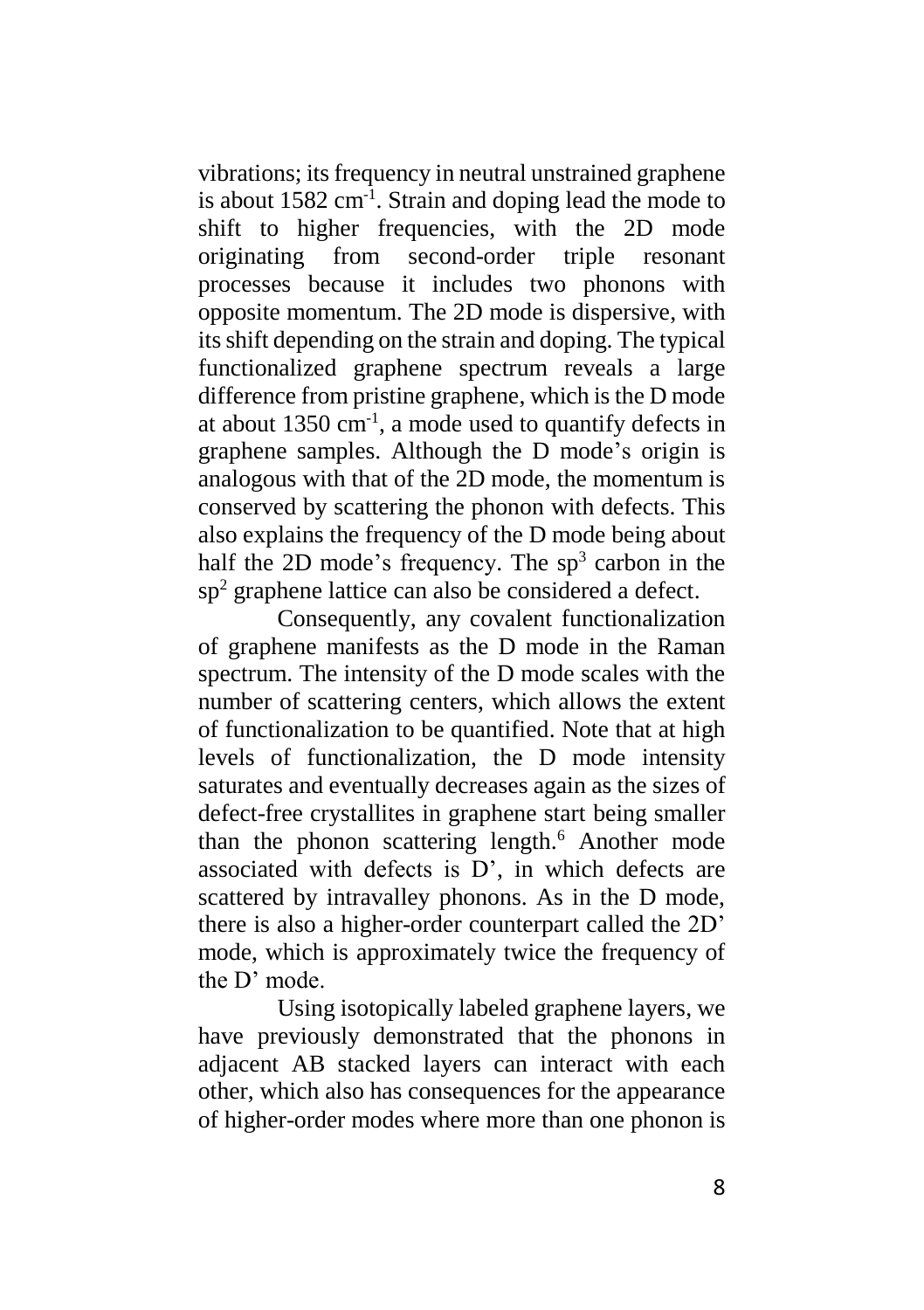involved. The interaction of phonons from adjacent layers produces a new band corresponding to a process combining phonons from different layers. <sup>7</sup> For example, the spectrum of an isotopically labeled AB stacked graphene bilayer comprises three bands in the frequency corresponding to the 2D mode. One band results from combining two phonons originating in the  $12^{\circ}$  layer, one band combining two phonons originating in the <sup>13</sup>C layer, and one band combining a phonon originating in the <sup>12</sup>C layer and a phonon originating in the  $^{13}$ C layer. The intensity of the latter band is twice the intensity of the bands featuring phonons originating from the same layer. Where the layers are not AB stacked, that latter band is either missing or significantly weaker. A similar effect has been observed for the 2D' mode. Although the 2D' mode's intensity is rather low, the mode is important for the evaluation of the strain in the graphene samples. Compared to the 2D mode, the 2D' mode's line shape interpretation is less complex and less affected by sample doping.<sup>7</sup>

Additionally, as previously addressed, Raman spectroscopy is an efficient and powerful tool for studying the properties and "status" of graphene. However, for complete characterization of graphene samples––especially functionalized samples––a broad range of other methods should be employed. These are discussed in a later section.

## **3 Changing the properties of graphene using external stimuli**

Graphene properties can be modulated by different approaches, with the most straightforward being the use of external stimuli such as doping and strain. Sometimes, the external stimuli are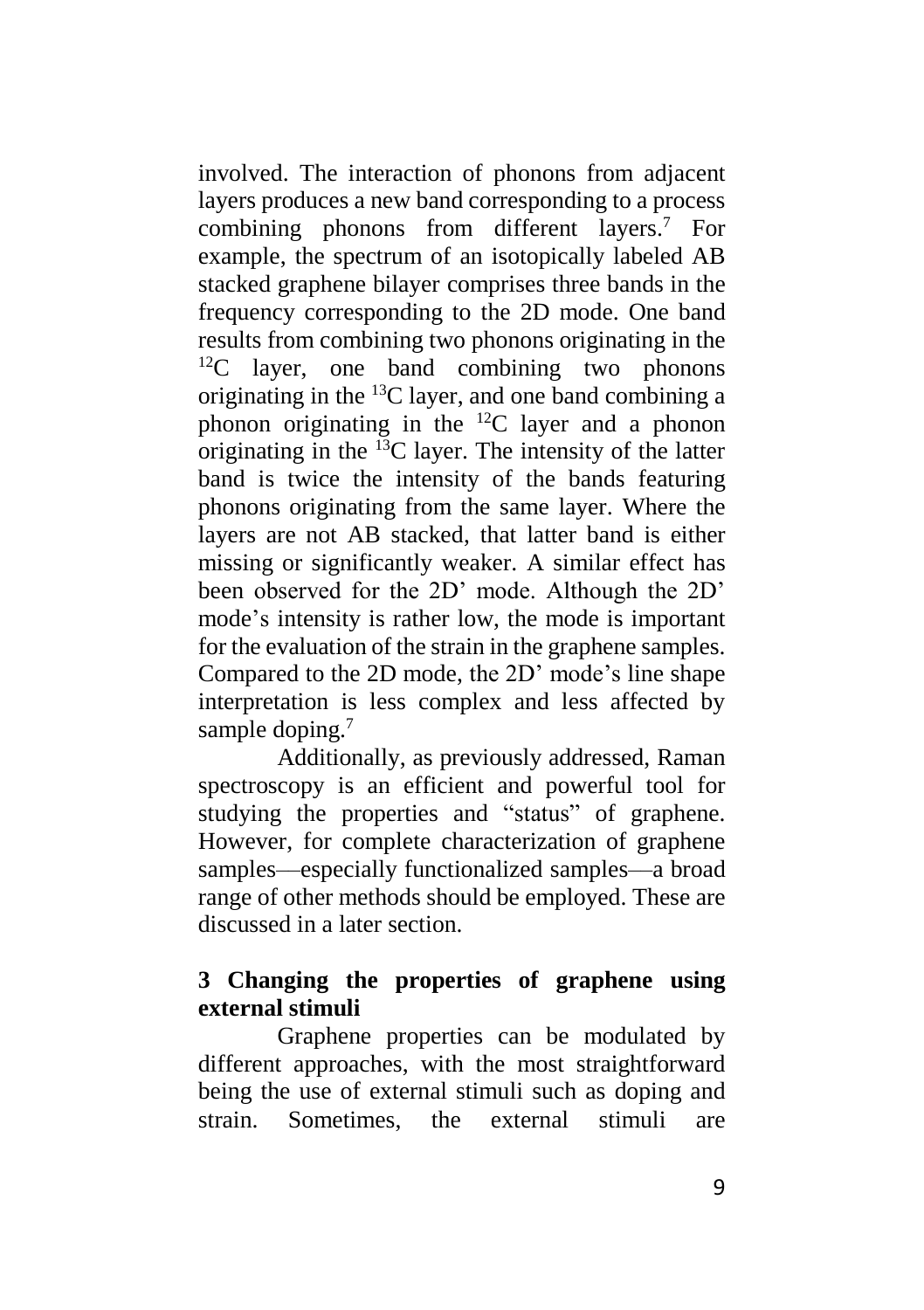unintentional, introduced through treatment or manipulation with the sample. In any case, it is necessary to understand how these external stimuli act on graphene and how they can be monitored and controlled.

#### **3.1 The dependence on doping and strain**

Both the G and 2D mode depend on strain and doping. The doping dependence of the shift and intensity of these modes can be efficiently probed using in-situ Raman spectroelectrochemistry It has been demonstrated that the Raman shift of the G mode is increasing as the graphene doping increases. This effect is caused by electron-phonon coupling reducing as the graphene doping level increases. A similar effect is observed for the 2D mode, which also features a bond-strength change following doping. Injecting electrons into graphene layers promotes the bond's weakening as the extra electrons move to anti-bonding orbitals. The withdrawal of electrons leads to the removal of electrons from bonding orbitals, which also weakens the bond strength. The effects of electron– phonon coupling and bond-strength change act together; depending on the strength of that collective action, the G mode shift changes.

The frequency of the G and 2D modes also depends on the strain. In general, the strain weakens the bond, causing an upshift in Raman modes. The dependence of the shift of the G and 2D mode can be derived experimentally by putting the graphene on a plastic beam and bending it, together with simultaneous measurement of the Raman spectra.<sup>9</sup>

The dependences of the G and 2D modes on doping and strain are different. While the G mode is more sensitive to doping, the 2D mode is more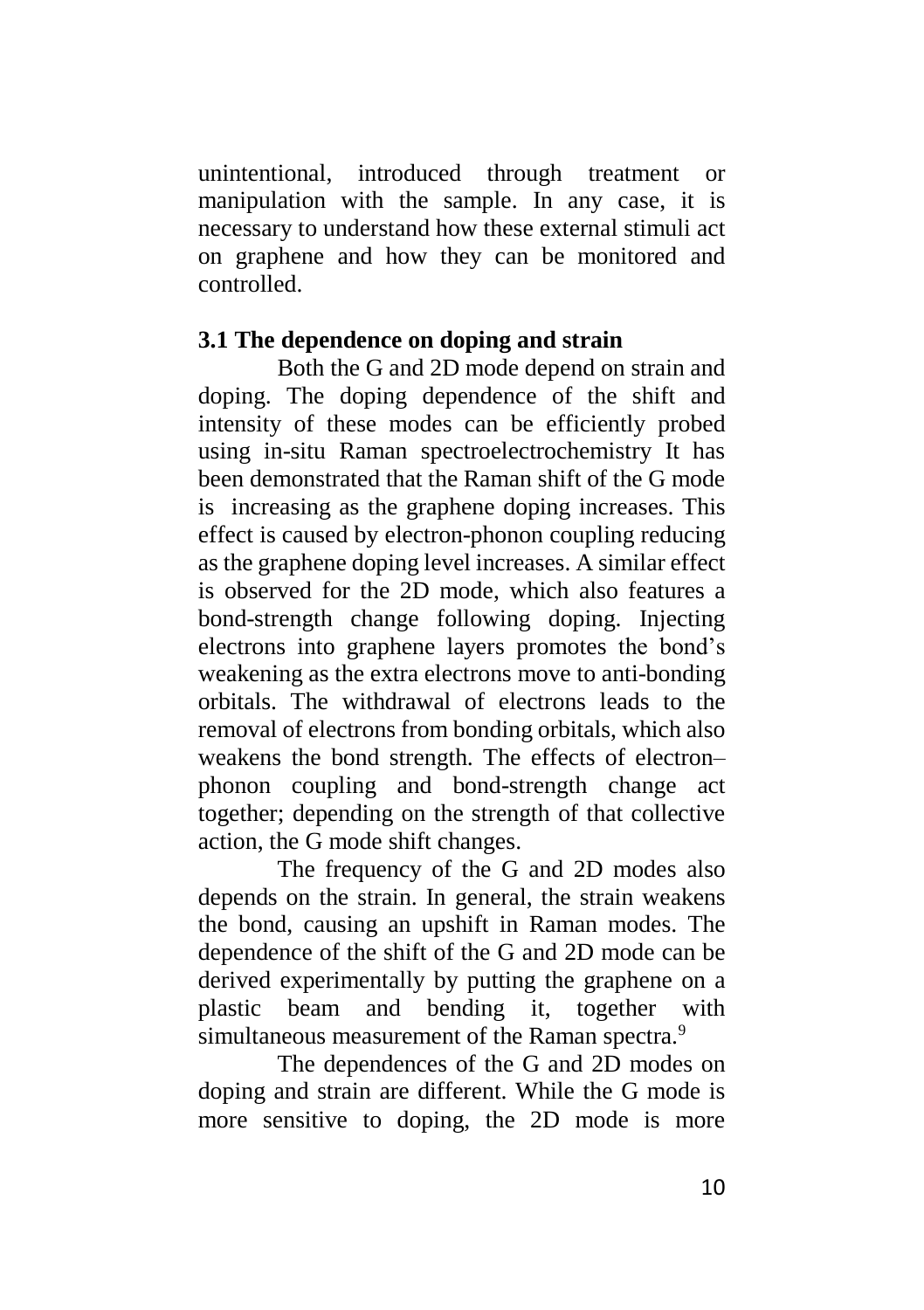sensitive to strain. Given the effect of isolated strain and isolated doping are known, it is possible to deconvolute the effects of strain and doping on the Raman spectrum of the graphene sample.<sup>10</sup> However, strain and doping typically vary from one point to another in general graphene samples. Therefore, for a complete picture, it is necessary to measure the Raman map and extract the contribution of strain and doping for each measured point, with the strain and doping distributions typically represented in G/2D space.

#### **3.2 Interaction with substrate**

Substrate is an important factor that influences the properties of pristine graphene (unless the graphene sample is suspended). The most popular method for preparing large single-layer graphene is CVD using copper foil. However, the copper foil comprises grains of different surface orientation; thus, graphene properties can be locally modified.<sup>11</sup> We combined insitu Raman spectroscopy and heating to study graphene-copper interactions for defined surface orientations, finding that interactions on Cu(111) are not affected by heating while interactions on Cu (110) and Cu(100) can be significantly modified by heating.

A special substrate case is another layer of graphene, a situation that can be represented simply by a graphene bilayer. Furthermore, in this case, it is even important how the layers are oriented with respect to each other. For example, we have studied Raman spectroscopy on artificially assembled graphene bilayers with layer orientation varying at different locations of the samples,<sup>12</sup> ascertaining that the Raman maps of these bilayers follow the dependence of the Raman signal on the location of the Raman spot. These locations where the Raman signal is enhanced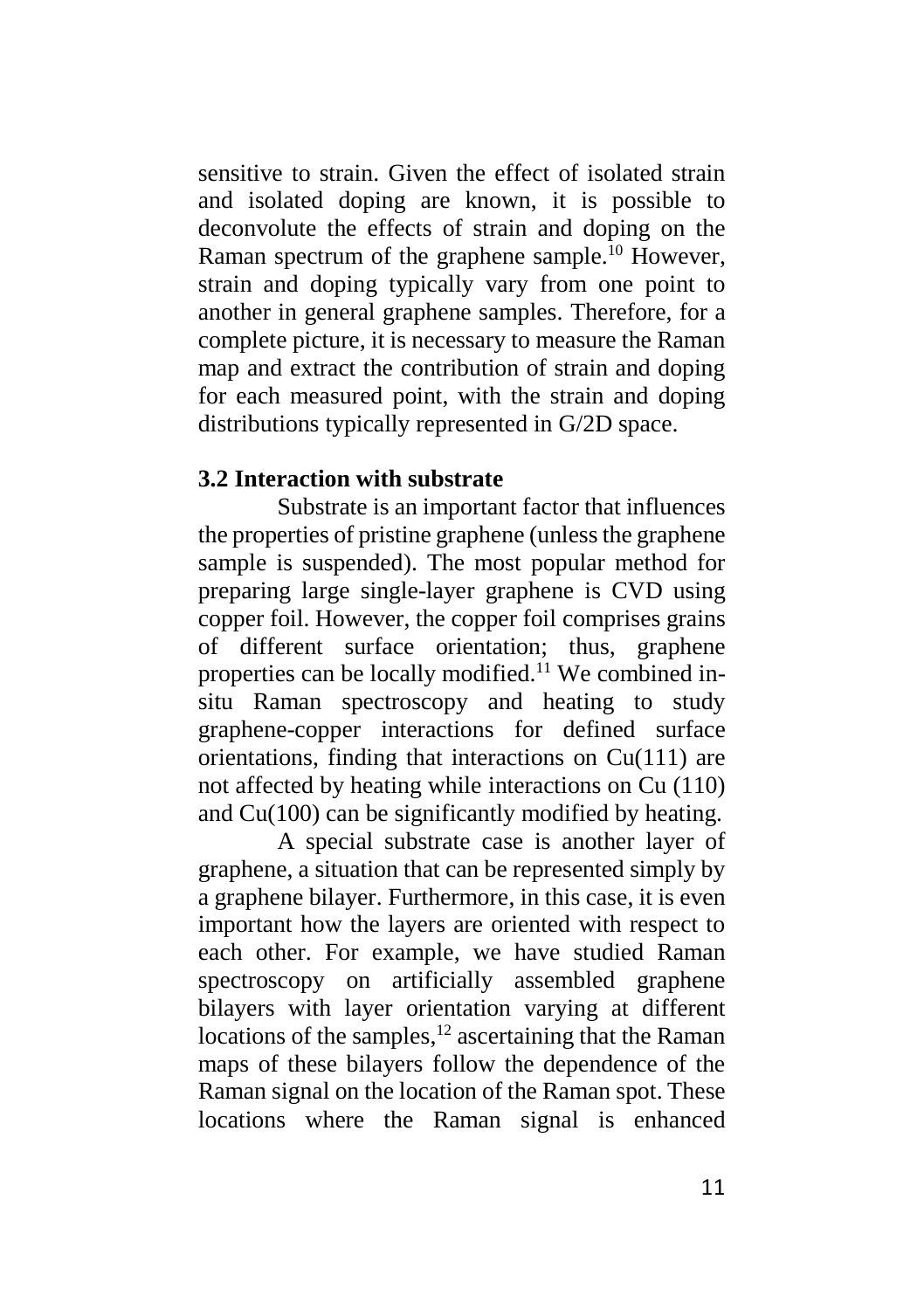correspond to areas where the laser excitation energy resonates with van Hove singularities in the electronic structure of the graphene bilayer, which follows the previous suggestion that the interaction of graphene layers leads to the formation of van Hove singularities in graphene electronic structure.<sup>13</sup> The energy separation of singularities is a function of the angle between adjacent graphene layers. If the sample contains regions with different layer orientation, there is also variation in the energy distance; consequently, at specific places, the excitation laser eventually matches the energy difference between those singularities, and the Raman signal is strongly enhanced. This demonstrates that even very weak interaction between graphene layers can dramatically influence graphene's properties.

Another important substrate for graphene research is  $SiO<sub>2</sub>/Si$ , which is widely used in the study of graphene. In this case, oxygen-containing functional groups are present on  $SiO<sub>2</sub>$  and play a significant role. Therefore, the interaction with the  $SiO<sub>2</sub>/Si$  substrate can be modulated by heating, which, in turn, provides a convenient tool for studying such interactions.

In our study, we heated and cooled graphene samples on  $SiO<sub>2</sub>/Si$  substrate in two subsequent cycles. while simultaneously measuring the Raman spectra of graphene.<sup>14</sup> It has been shown that with increasing sample temperatures the G-mode frequency is shifting to higher frequencies. When the temperature decreases, the G mode shifts back to lower frequencies. However, at room temperature, it remains upshifted compared to its pre-heating position. During the second heating cycle, the G mode follows the first cycle's cooling dependence. After cooling, the G-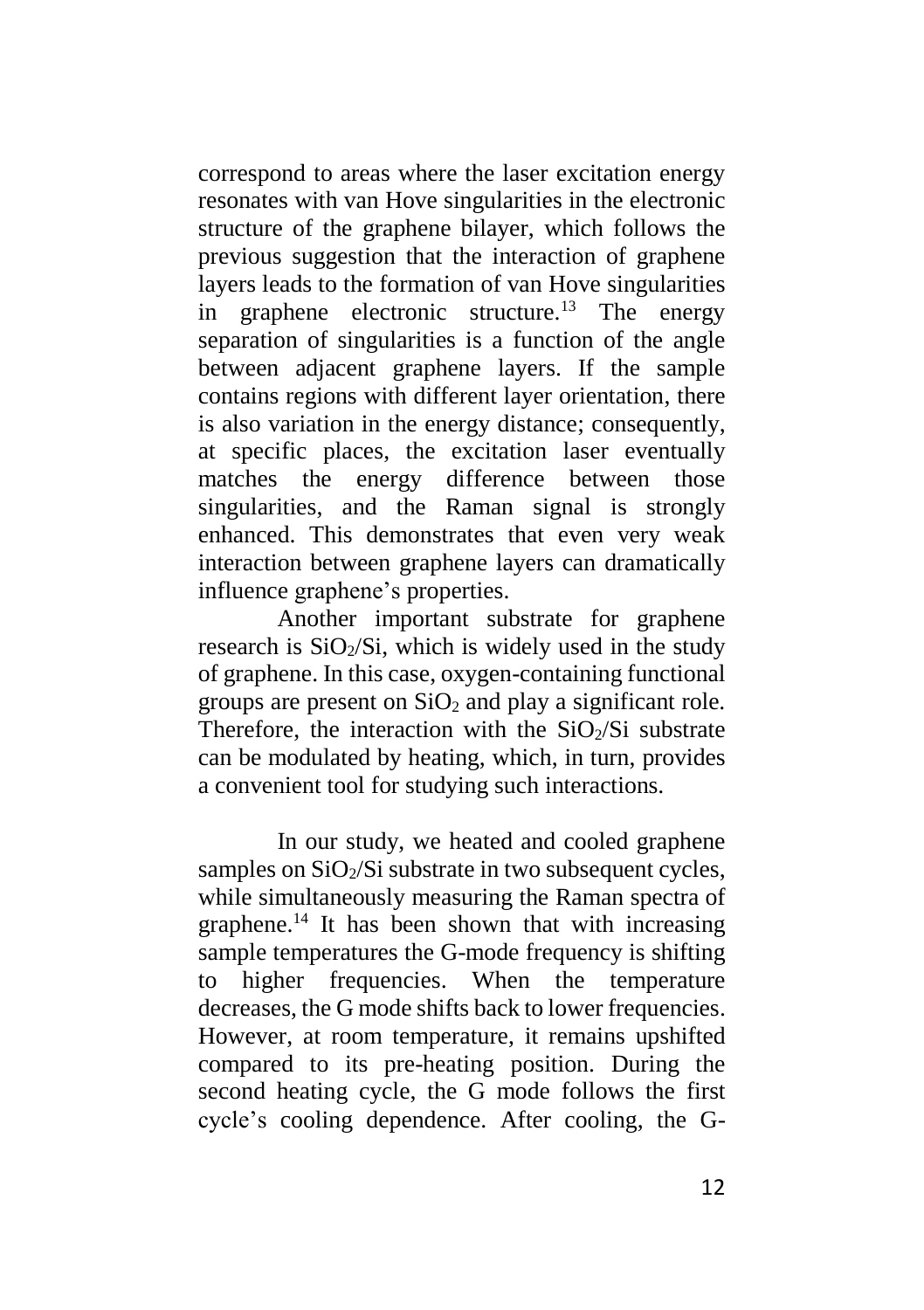mode frequency returns to the second cycle starting frequency. This behavior can be understood by considering the thin layer of water present between the graphene and the  $SiO<sub>2</sub>/Si$  substrate, which is strongly bound to surface hydroxyl groups. When the sample is heated to a high temperature, the water is removed, putting the graphene in direct contact with the  $SiO<sub>2</sub>/Si$ substrate. Given the interaction changes the position, the G-mode the frequency does not return to its original position. Water is absent for the second cycle; thus, the G-mode frequency returns to its original position for the start of the cycle.

We have performed analogous studies on the graphene bilayer, allowing comparison of the results on  $SiO<sub>2</sub>/Si$  substrate with the situation in which where graphene itself serves as a substrate. <sup>15</sup> In that case, the main difference between the top and bottom layers was the effect of the strain. While the bottom layer appeared pinned to the substrate, the top layer slid, making it more relaxed following the heating cycle.

The same experiment can be performed on a sample containing the isotopically labeled AB stacked bilayer Ref. <sup>16</sup> Doing so demonstrates that the behavior of the AB stacked and turbostratic graphene bilayers during heating is similar if both samples are grown directly because such cases involve the turbostratic graphene bilayer being prepared by subsequent transfer layer transfer, producing different behavior. Consequently, it seems that the layers' orientation to each other has less impact than the preparation procedure. This can be explained by the presence of impurities or random wrinkles in the top and bottom layers if the sample is prepared by the subsequent transfer of layers.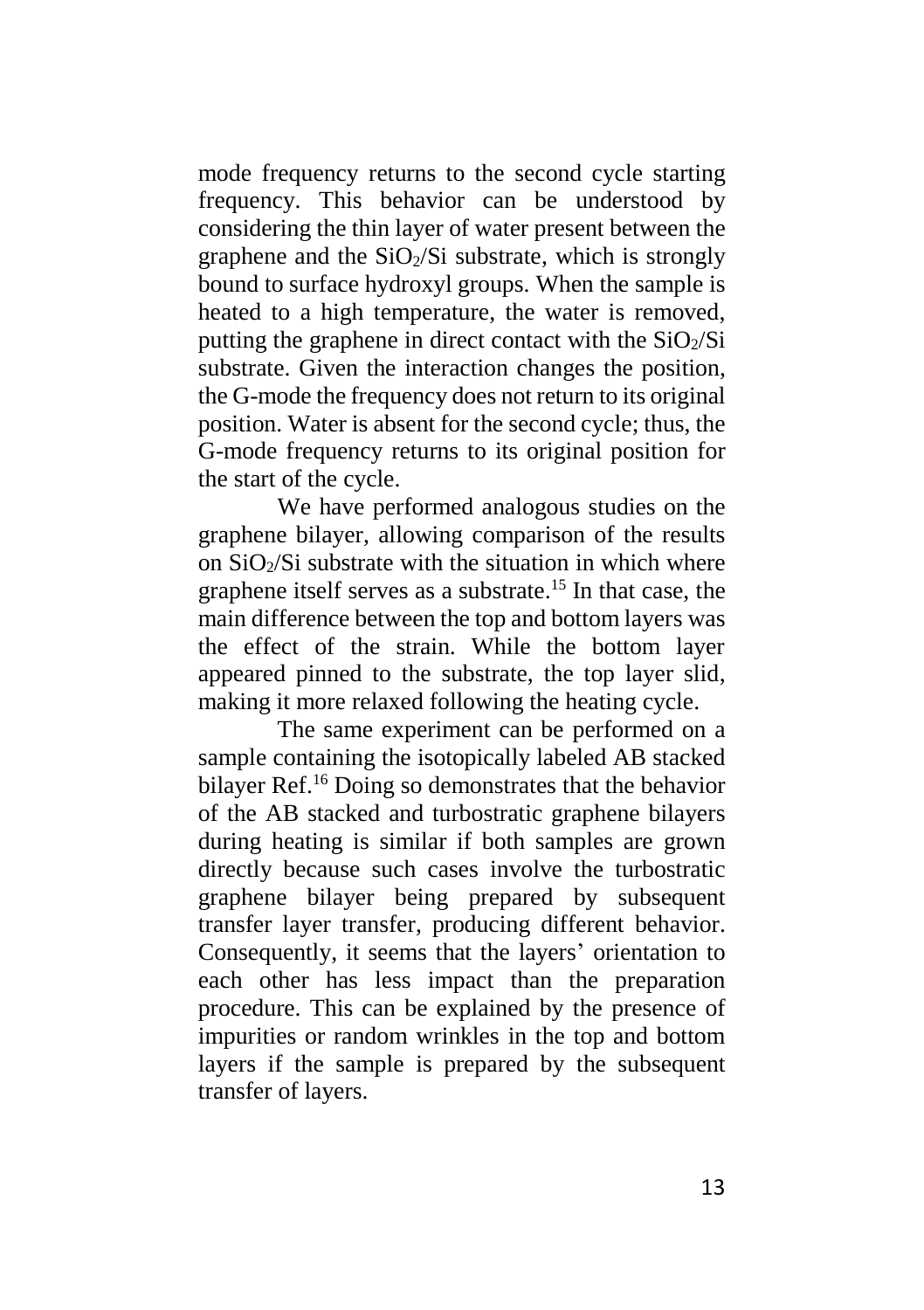## **4 Graphene functionalization**

### **4.1 Fluorination**

Studying the reactions of graphene can be very complex; therefore, it is advisable to begin with a simple and clean model reaction. For this, we used the fluorination of graphene by  $XeF_2$  to model graphene reactivity dependence for different substrates. The reaction is very clean because the only byproduct is inert gas xenon. Additionally, because the reaction is realized in a gas phase, there is no contamination from solvents. Finally, it is very easy to monitor the reaction progress. Attaching fluorine to graphene changes  $sp<sup>2</sup>$ carbon to  $sp^3$ ; as previously discussed, this can be semi-quantitatively identified by monitoring the intensity of the D mode in the Raman spectrum. The degree of functionalization also increases the intensity of the D mode.

Meanwhile, as previously demonstrated, the substrate significantly affects the properties of graphene. Hence, the reactivity of graphene can also be expected to be driven by interactions with the substrate.

The easiest test is to compare the reactivity of graphene on  $Si/SiO<sub>2</sub>$  and graphene on graphene substrate. The  $Si/SiO<sub>2</sub>$  substrate is most commonly used because graphene can be easily optically imaged on this substrate. Meanwhile, study of the reactivity of graphene on graphene substrate can be realized practically by studying the reactivity of the graphene bilayer. In this case, it is possible to take advantage of isotopically labeled graphene to distinguish between probed graphene and the underlying graphene substrate.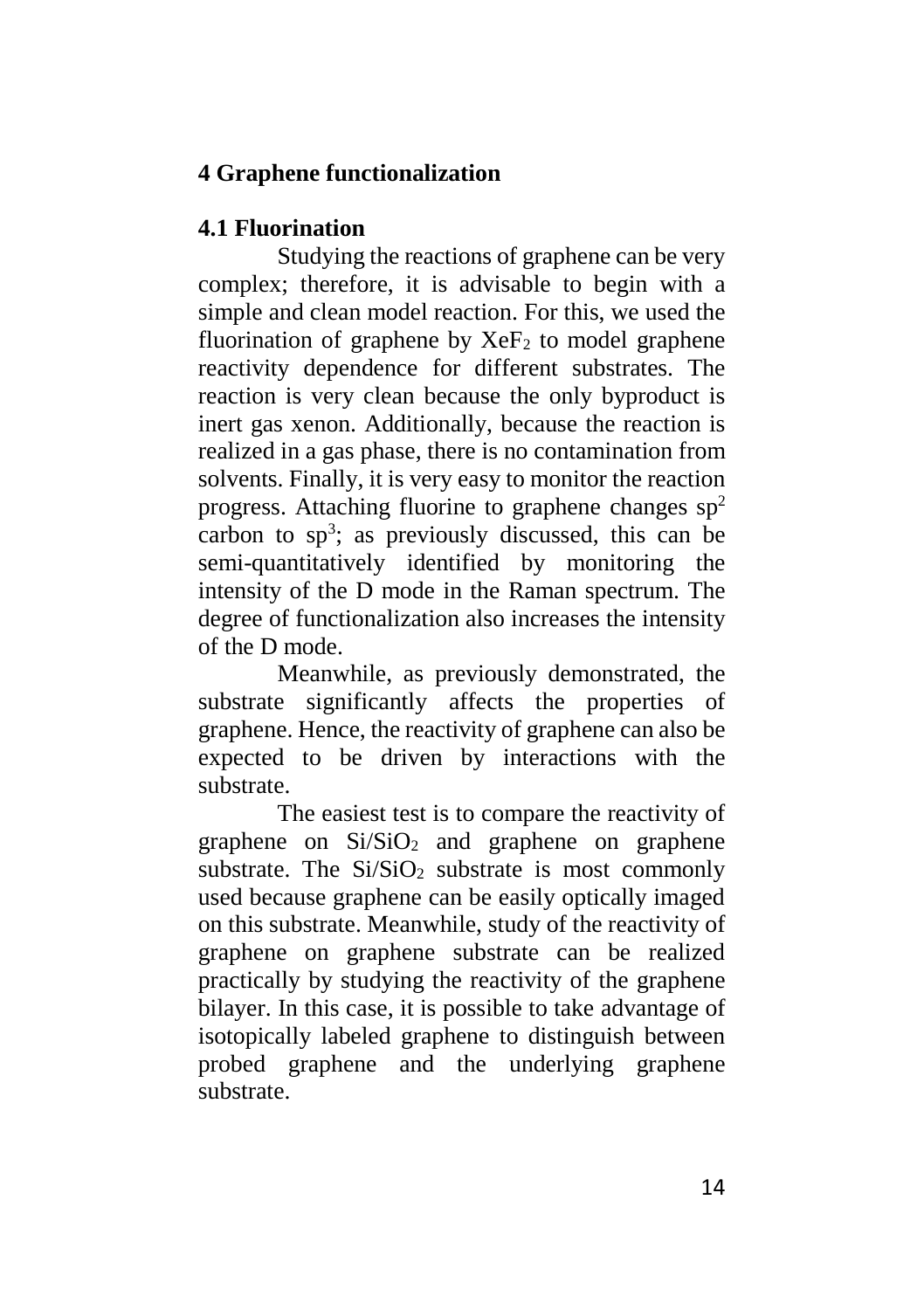The study was performed on a sample containing both the graphene monolayer and the bilayer on  $Si/SiO<sub>2</sub>$  substrate.<sup>17</sup> The bilayers were either AB stacked or turbostratic, such a setup is preferred because both bilayers and monolayer can be simultaneously fluorinated, which eliminates problems with slightly different reaction conditions, in the case of subsequent experiments.

It has been demonstrated that fluorination induced the largest increase for the D mode in graphene on  $Si/SiO<sub>2</sub>$  substrate. This means that the extent of fluorination was the largest of cases probed. The increase of D-mode intensity was smaller for the turbostratic graphene bilayer. This indicates that graphene's reactivity on graphene substrate was lower than the reactivity of graphene on  $Si/SiO<sub>2</sub>$ . Finally, the lowest D-band intensity increase was found for the AB stacked bilayer. This indicates that graphene reactivity is also influenced by stacking order even if the graphene is placed on the same material. Here, AB stacking represents a stronger interaction between substrate and sample than turbostratic stacked graphene layers.

Copper is another important substrate regularly used to grow graphene. This typically involves a polycrystalline copper foil, and, therefore, it contains grains with different surface orientations. This can be monitored by Electron backscatter diffraction (EBSD) in Scanning electron microscope (SEM). For this experiment, we first grew graphene on copper foil and then identified the grains on a specific area of copper foil.<sup>18</sup> Then, the graphene on the copper was fluorinated. For the analysis, the area identified by EBSD was examined by Raman spectroscopy, demonstrating that the reactivity of graphene strongly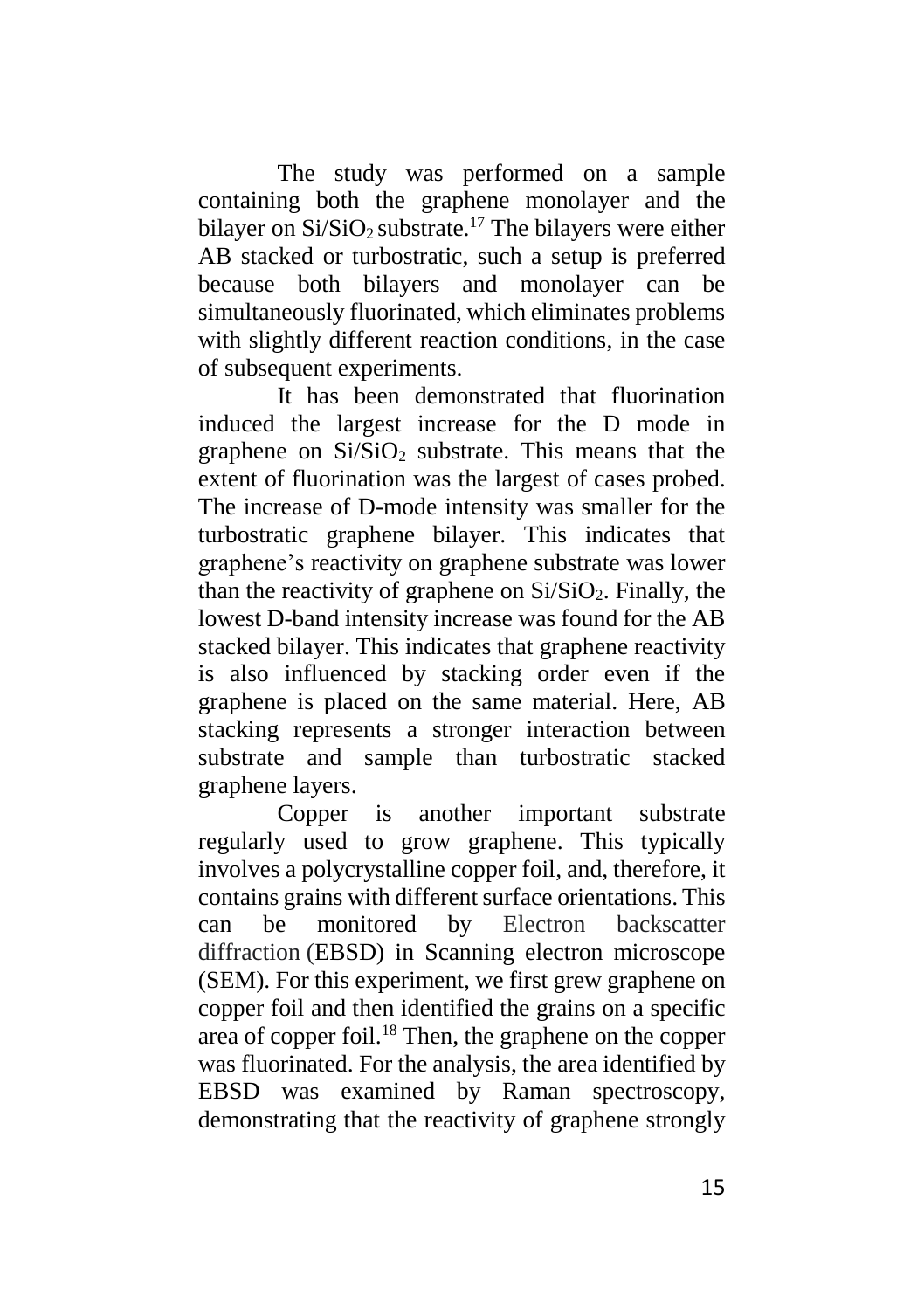depends on surface orientation. We have constructed a map of orientations, with column size corresponding to a particular D/G ratio of fluorinated graphene sample at a specific grain orientation. For example, for copper grain surface orientation close to (111), reactivity was highest; for copper grain orientation close to  $(110)$ , reactivity was smallest. These results confirm the importance of graphene-substrate interactions, indicating the significance of not only the material but also the specific surface orientation.

Meanwhile, using  $XeF_2$  appears to complicate the control of fluorine quantity. The reaction time varied for different batches of the sample depending on either or both the vacuum condition and the age of XeF2. This promoted our search for more reliable control of the amount of fluorine on graphene, leading to the possibility of using  $SF<sub>6</sub>$  activated by laser pulses.<sup>19</sup> During the experiment, the  $Si/SiO<sub>2</sub>$  target was exposed to  $SF<sub>6</sub>$  and intense 532 nm laser pulses. There was graphene sample in the vicinity of the target, which was fluorinated by reactive species within the plume. The amount of fluorine attached to the sample could seemingly be controlled by the number of laser pulses.

### **4.1.1 Stability**

The stability of the chemically functionalized samples also requires consideration, especially the loss of fluorine from fluorinated graphene over time. The speed of this process increases when fluorinated graphene is heated. In<sup>20</sup>, we followed changes in the fluorinated graphene samples using Raman spectroscopy. It appeared that most fluorine loss occurred at a relatively low temperature. However, this removal was incomplete; some residual fluorine could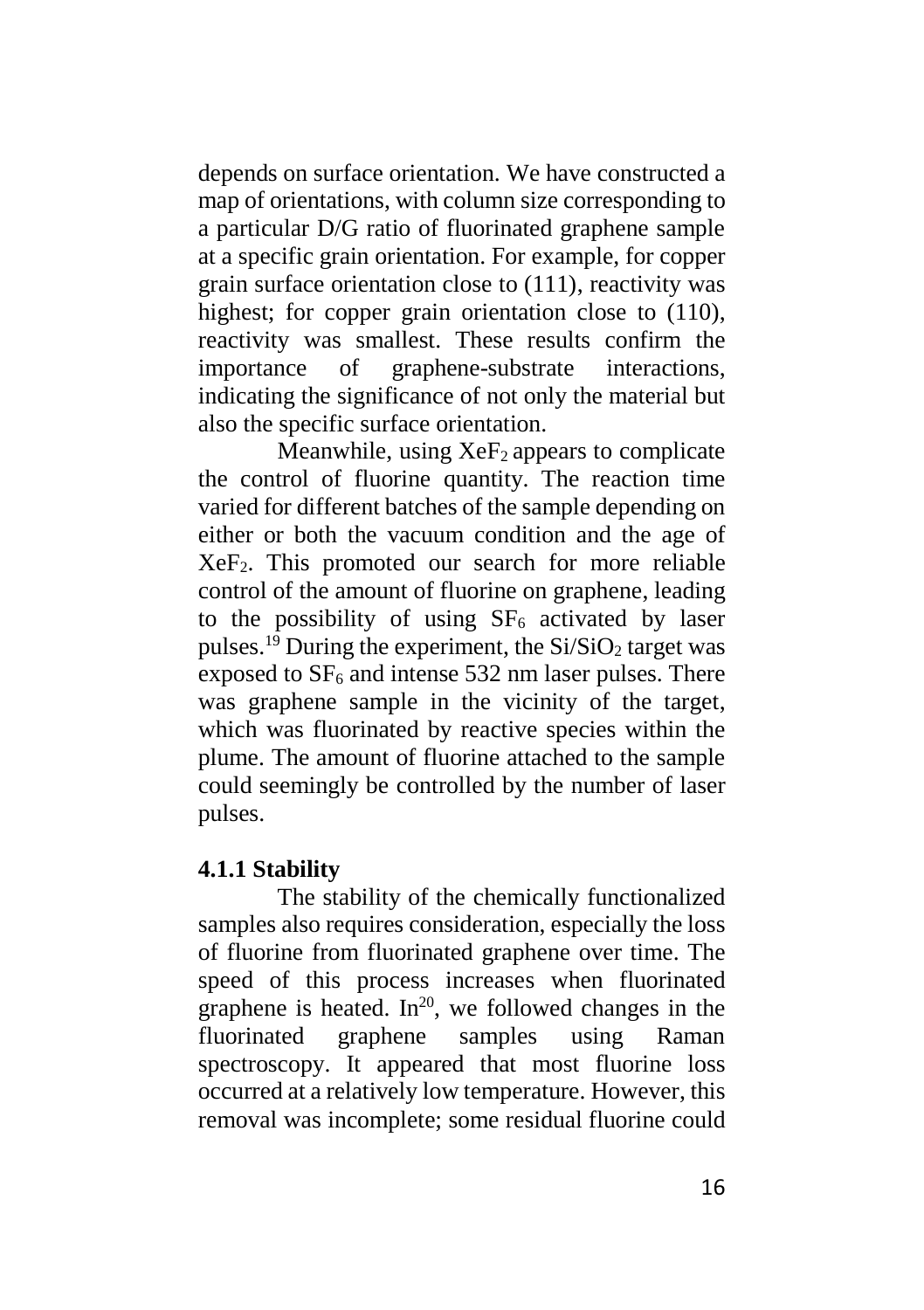be traced at temperatures as high as 800K. Additionally, we tested the evolution of spectra for graphene bilayer, finding that both the monolayer and bilayer showed similar degrees of functionalization after heating cycle despite the amount of fluorine on the monolayer being significantly higher before a heating cycle.

Furthermore, we investigated the process by analyzing the product of decomposition using temperature-programmed desorption in combination with XPS and Raman spectroscopy.<sup>21</sup> We found that gradual annealing leads to decomposition associated with the desorption of CO and HF, as well as fractional desorption of CF species, which can explain the formation of defects associated with decomposition. Nevertheless, some fluorine atoms remain bonded to graphene even at very high temperatures (1000 K); accordingly, their bonding has to be strong. This work also importantly recognized that intercalated water catalyzed the decomposition of fluorinated graphene.

### **4.2 Defects in graphene: Formation evaluation and role in further reactivity**

Graphene defects can also be viewed as specific functionalization, having the same signature in the Raman spectrum––the D mode––as functional fluorine groups. Although it is difficult to determine what defects "look like," it is possible to exclude unsaturated carbon atoms, with the expectation that carbon atoms around a vacancy are saturated with oxygen-containing functional groups (e.g., OH, COOH, and CHO).

Defects can be created in different ways, with our study taking the approach of bombardment with Ar ions. Moreover, we examined how defects are created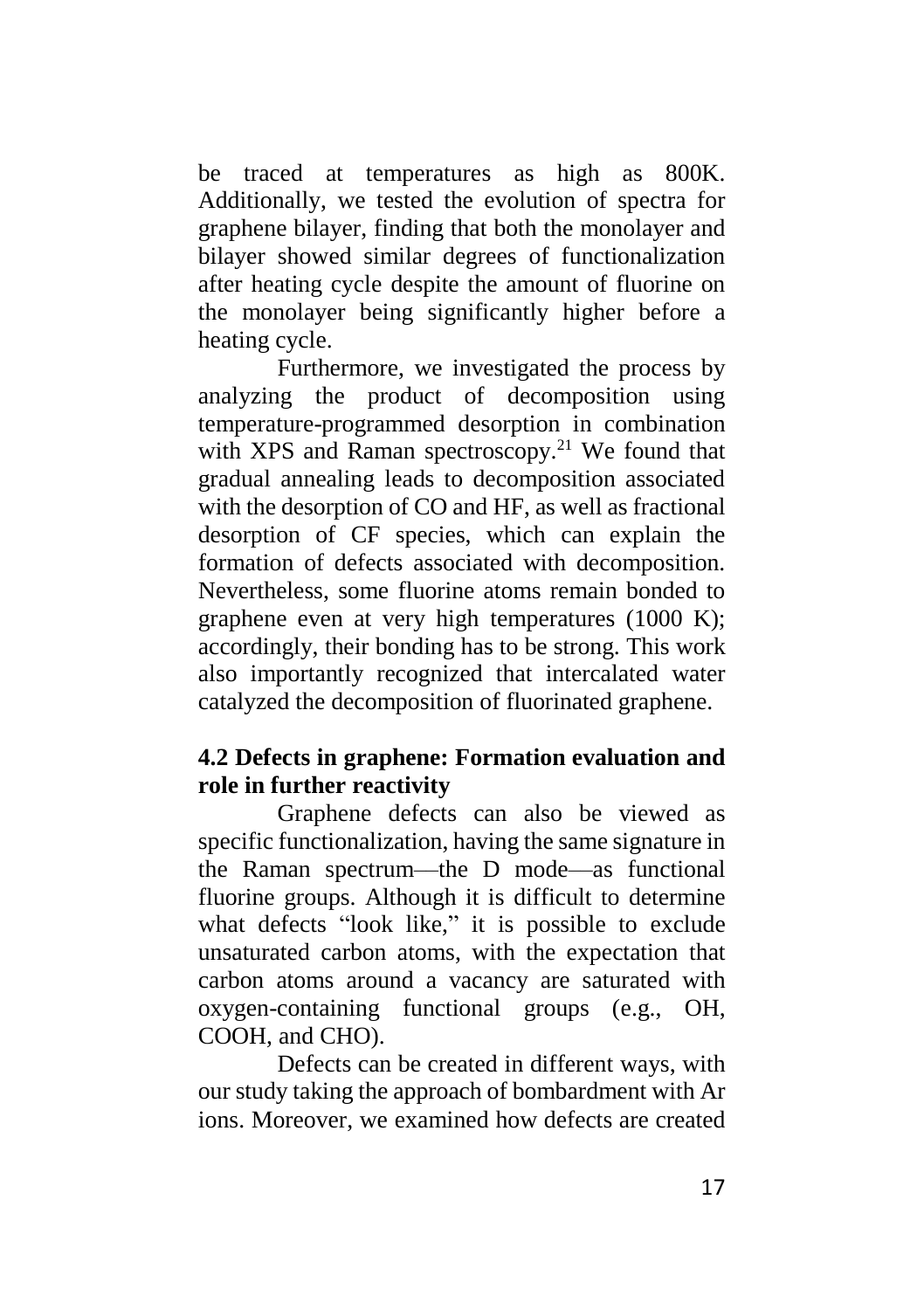in the top and bottom layers of isotopically labeled graphene using defects created by high energy (100 eV) argon atoms at different doses. <sup>22</sup> The results showed that increasing the dose increases the number of defects. However, the number of defects was significantly different for the top and the bottom layers. The energy of the Ar ions is high enough to remove carbon atoms upon impact. Without impact, the Ar ion passes through the graphene layer almost unaffected. As such, the same number of defects can be expected in both layers. In contrast, carbon atoms removed from the bottom layer have more difficulty escaping; consequently, there is a greater probability of their recombining with the defect, thus fixing it.

As discussed, Raman spectroscopy can usefully quantify the number of defects in graphene samples. However, our experiments have indicated that this can be more complex for graphene bilayers, leading to the use of oxygen plasma to create defects for this work.<sup>23</sup> At low concentrations of defects, it was believed that there were only single atom vacancies, a supposition confirmed by the appearance of the D<sup>'</sup> mode in the Raman spectrum. Consequently, defects were expected to form in the top layer and not the bottom layer. However, the D mode also appears in the bottom layer. More strikingly, the D mode also appears in the bottom layer of AB stacked bilayer, with the interlayer interaction much stronger than for the turbostratic bilayer. This in contrast with the fact that, reactive oxygen could be expected to have more difficulty penetrating between the layers in the case of AB stacked bilayer. The results can be understood by considering phonon–defect interactions. The D mode is caused by a phonon scattered at a defect; it is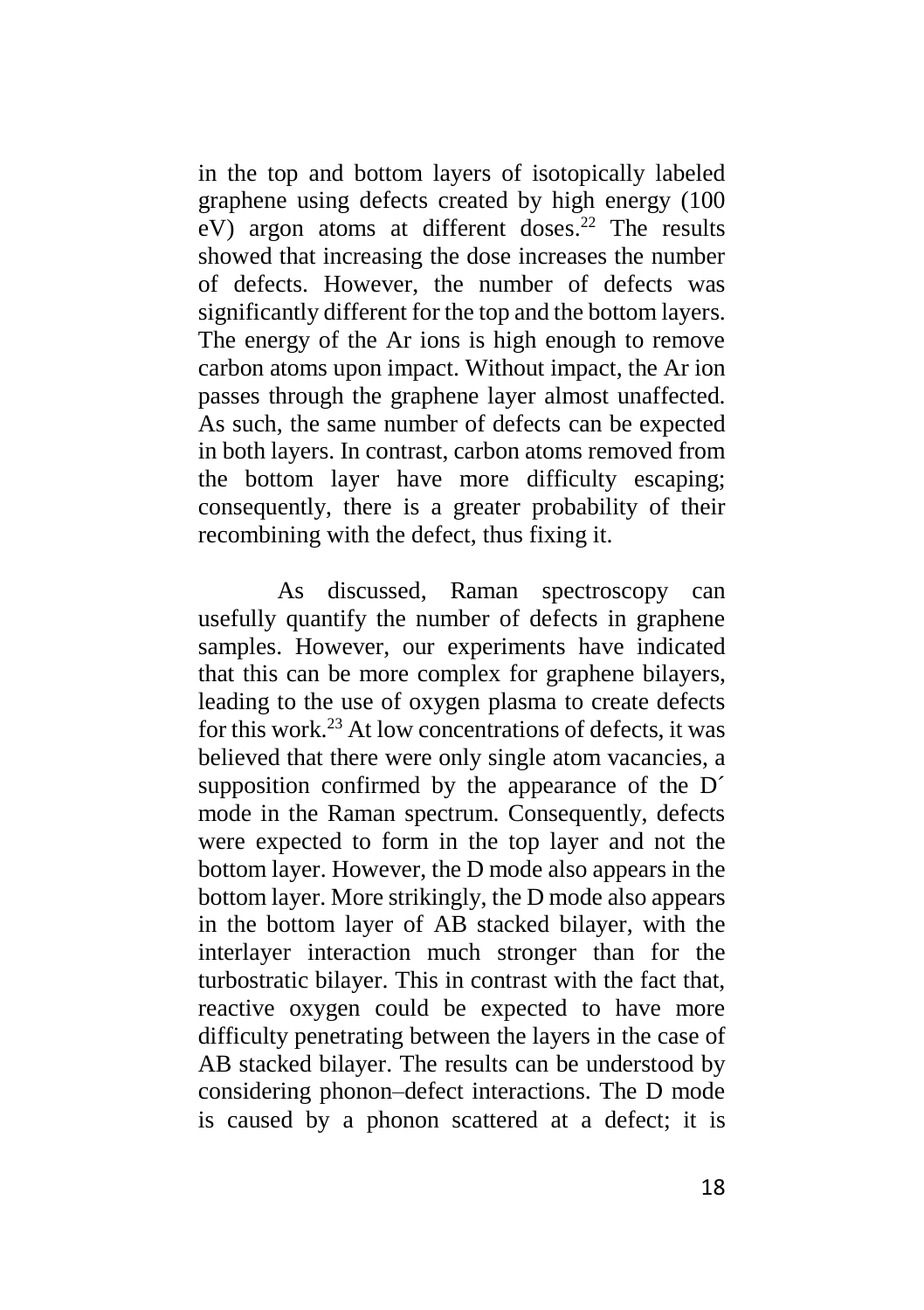possible that a phonon in one graphene layer can be scattered by defects in an adjacent layer, an effect expected to be significantly stronger for AB stacked bilayer because there is stronger interaction between the layers. Indeed, in our experiment, 45% of phonons were scattered by defects in adjacent layers for AB stacked layers compared to 20% for turbostratic layers. This observation importantly demonstrates that if the quantification of defects is based on D-mode intensity, the number of defects can be substantially overestimated. Although this is less concerning for turbostratic layers, it still demands attention.

The defects are assumed to increase graphene reactivity.  $\text{In}^{24}$ , we attempted to address this issue by fabricating a series of samples with an increasing number of defects using oxygen plasma. Then, we exposed the sample to  $XeF_2$  and, through Raman spectroscopy, monitored changes in the Raman spectra, especially D-mode intensity, showing that, for 1-LG, defect formation does not increase reactivity. This can be explained by the defects being saturated immediately after creation and thus establishing stable non-reactive structures.

### **4.3 Other reactions**

Fluorine in fluorinated graphene has been demonstrated as being changeable by nucleophilic substitution. Accordingly, by controlling the fluorination reaction, the fluorinated graphene can be used as a master template for controlled functionalization by different functional groups.

In addition to fluorination, we explored hydrogenation. For this reaction, we exposed the sample to gaseous hydrogen at elevated temperatures and high pressures. <sup>25</sup> Again, this reaction is very clean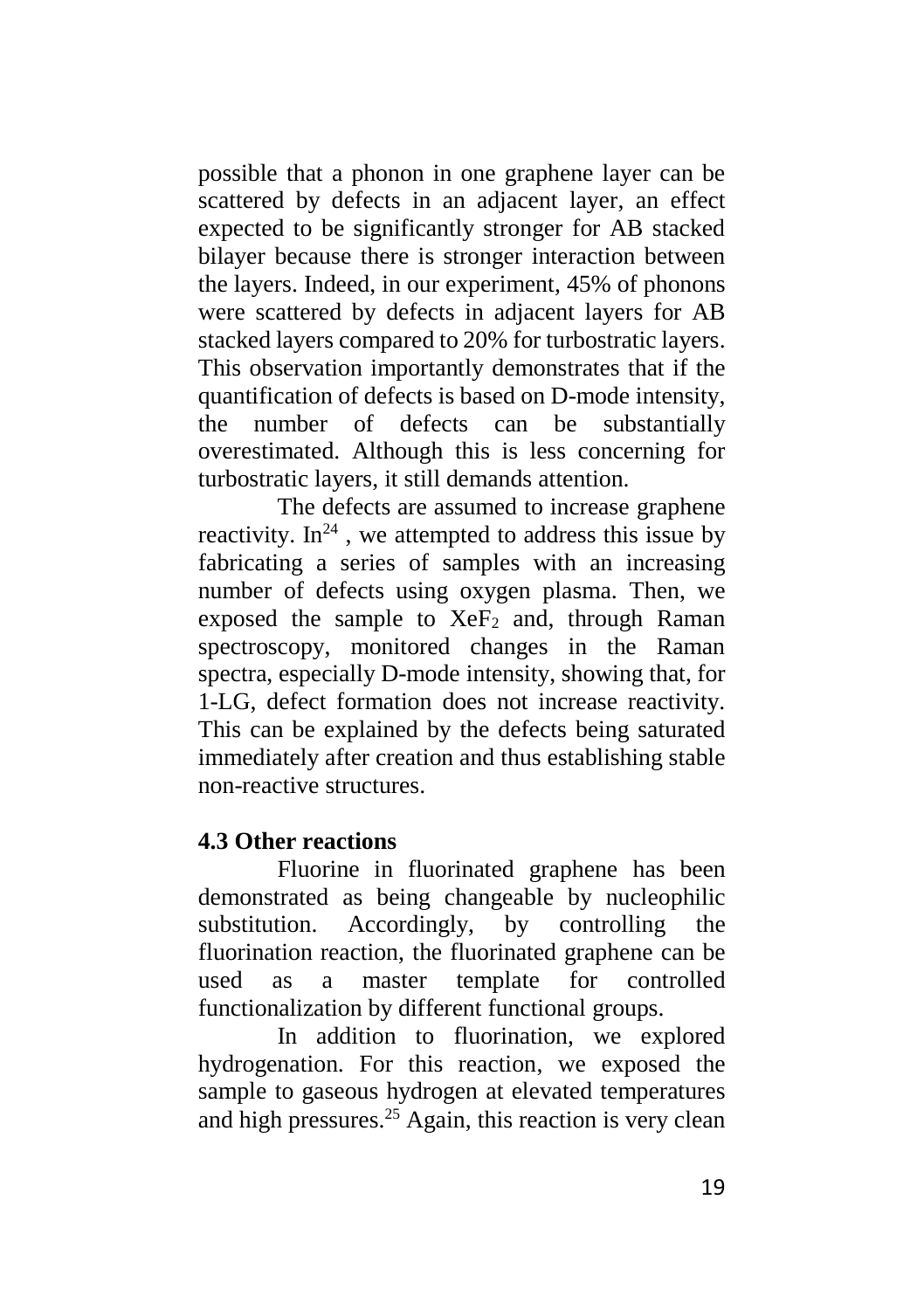because the only reactant is hydrogen; additionally, it is realized without any liquid being present. The hydrogen atoms can be further exchanged by electrophilic substitution, which broadens the spectrum of possible substituents and functional groups that can be attached to graphene by means of exchange reaction.

As discussed, the fluorination reaction progress can be efficiently controlled by monitoring Dmode intensity in the Raman spectra. This is also valid for hydrogenation. However, D-mode intensity cannot be used to monitor the exchange reaction. The intensity of the D mode does not change with this reaction's progress because the  $sp<sup>3</sup>$  carbon number does not change. Therefore, it is necessary to consider other methods for identifying the functionalization.

Given functionalization only takes place on the surface, the actual number of functional groups is extremely small, a situation that might easily promote misinterpreted results. For example, the presence of even tiny amounts of contamination––in the form of bulk byproduct––will be averaged by X-ray photoelectron spectroscopy (XPS) and significantly contribute to the measured surface composition of the sample. Accordingly, it is necessary to combine several techniques to confirm successful functionalization. This is particularly important for testing new reactions.

### **4.4 Local functionalization of graphene on a largescale**

Given demonstration of the importance of strain and doping, modifying strain and doping ondemand could enable control of the reactivity of graphene at specific spots. One approach to this is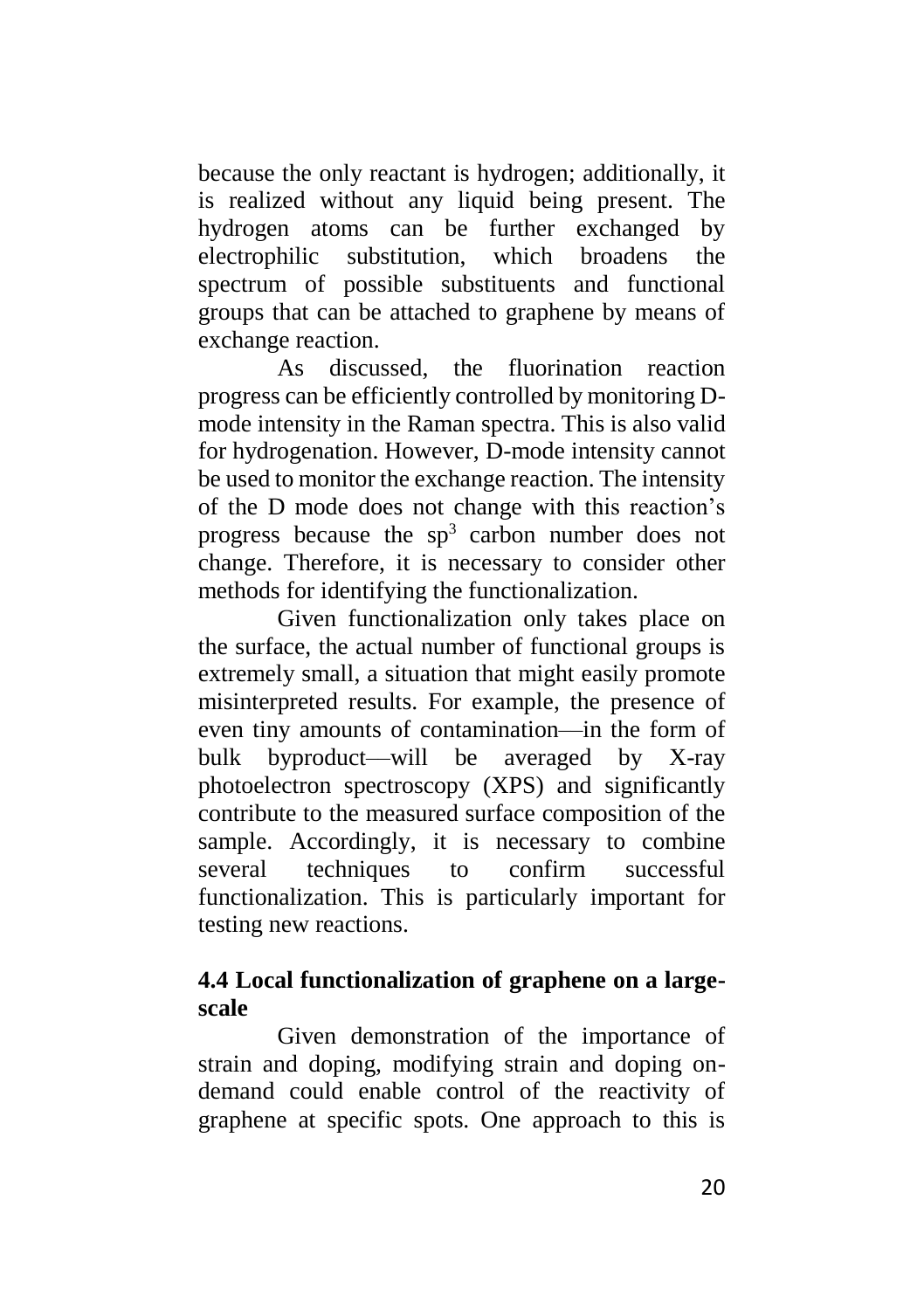using specifically modified surfaces. We have probed different methods, including creating pillars and depositing particles or fullerenes on the surface.

It is assumed that changing surface roughness promotes nanoscale corrugation in graphene. Local corrugations with different doping and strain can modify the reactivity of the graphene at specific spots. To be able to control these effects, it is necessary to relate surface changes to corrugation changes. The measurements by AFM indicated that it is possible to anticipate a higher concentration of particles promoting the formation of more graphene corrugations. To quantify the number of corrugations, we calculated the fraction of graphene delaminated from the surface, demonstrating that the higher nanoparticle concentration corresponds to a larger delaminated area.

Given performing AFM measurements and analysis is quite time consuming, it can only be conducted for a small sample area. Therefore, faster and more robust detection would be highly appreciated. Raman spectroscopy can usefully address this problem. As previously discussed, the G mode for the Raman spectrum of graphene is sensitive to strain and doping, and, thus, the delaminated area should exhibit locally differentiated doping and strain. Consequently, an area containing wrinkles should manifest as a G mode with differential shift compared to the area with the non-corrugated graphene. If the graphene sample is corrugated, the G mode appears to split into two peaks: in addition to the main peak (G1), there is a new peak at a lower frequency, marked as G2. The G2 peak intensity increases as the area of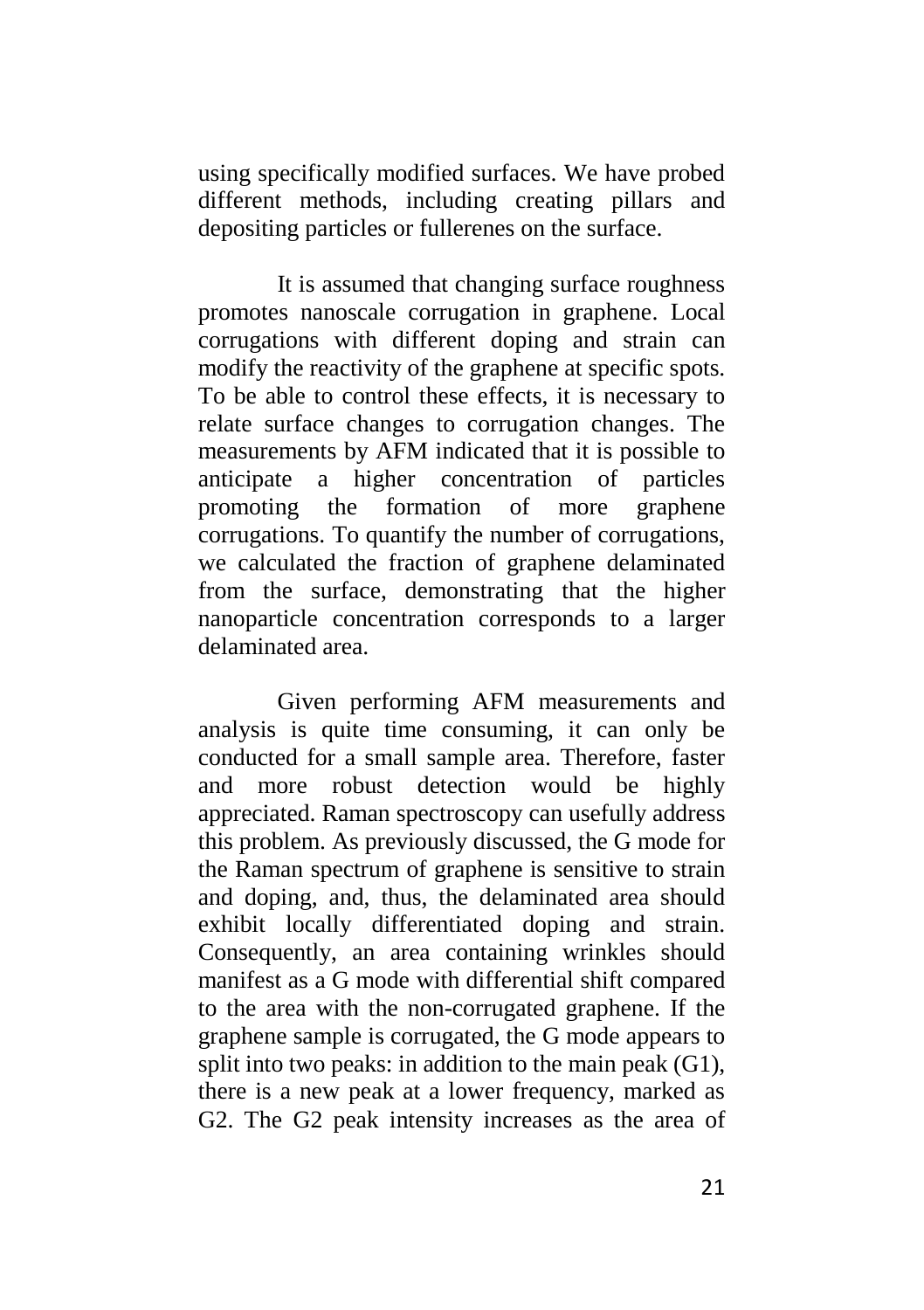graphene corrugation and delamination increases. By measuring several samples, we determined the relation  $G1/G2=x*c(NP)$ . Consequently, Raman spectroscopy can identify both delaminated areas and the corrugation.<sup>26</sup> Given Raman measurement is rapid and can be used to map an area of several hundred micrometers, the method can also be used to quickly check samples and evaluate potential corrugated fractions.

As discussed previously, the reactivity of graphene should be influenced by sample corrugation. To retest this hypothesis, we allowed the graphene to fluorinate over different extents of delamination and analyzed the results using Raman spectroscopy. It has been shown that indeed the  $I(D)/I(G)$  intensity ratio increases with nanoparticle concentration. 27 For more precise information about the number of fluorine atoms, we also measured XPS. showing the spectrum. The XPS analysis allowed us to derive the C/F ratio and plot the value against the delimited area. The degree of functionalization appeared to correlate with the number of nanoparticles on the substrate, indicating that surface corrugation represents the area of higher reactivity and allowing functionalization to proceed locally. Additionally, given the proportion of corrugated area corresponds to the concentration of the nanoparticles on the surface, the procedure can be used to efficiently control local functionalization on a large scale.

#### **4.5 Specific characterization**

This chapter introduces and discusses several different characterization methods. For ease of comparison, we use the model reaction of  $XeF_2$  with graphene, which leads to graphene fluorination,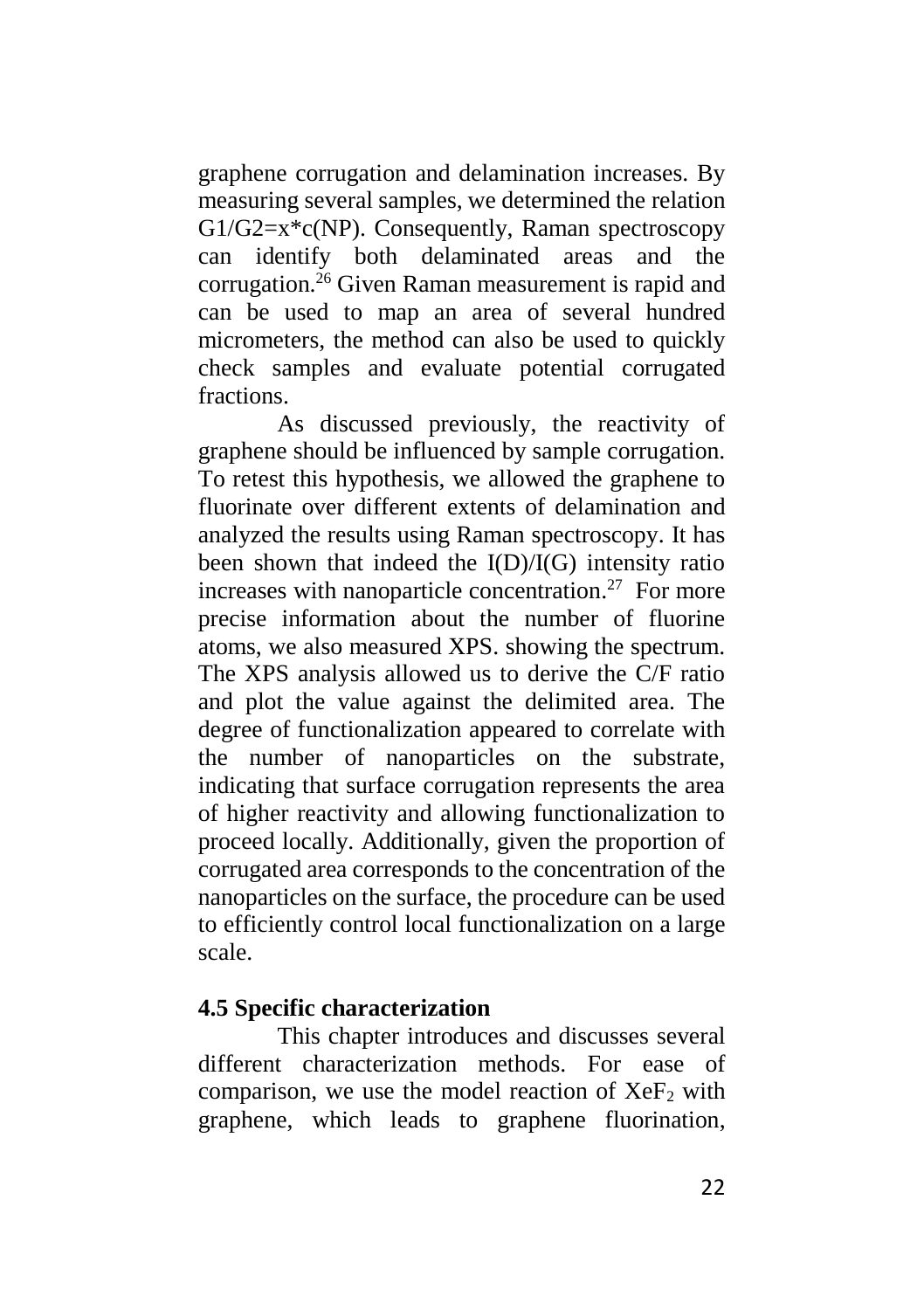following which fluorine is substituted by a phenylsulfanyl group.<sup>28</sup>

### **4.5.1 X-ray photoelectron spectroscopy**

Often used to characterize functionalized graphene, XPS can uncover the chemical states of elements and is a quantitative approach. In contrast, the typical spot size is about 5 mm, which increases the risk of the measured spectra containing contaminations. Additionally, it is difficult to interpret the results of the chemical state, potentially making confirmation of specific bonding challenging. We have measured XPS of the sample following its change from fluorine to phenylsulfanyl group. The observed sulfur peak in the XPS spectrum could be clearly identified, which suggested a successful exchange.

#### **4.5.2 Mass spectroscopy**

We have also employed two mass spectroscopy methods: surface-enhanced laser desorption ionization/time-of-flight analyzer (SELDI) and thermal programmed desorption electron ionization (TPD). Using SELDI in the negative mode, functionalization by phenylsulfanyl groups clearly detected the molecular [M-H] ion mass at 109, corresponding to thiophenol (PhS<sup>-</sup>): it was accompanied by signals of its oxidation products (up to  $PhSO<sub>3</sub>$ , at 157). The remarkable sensitivity of the measurement allowed us to probe the SELDI method's imaging mode and, thus, map the distribution of the grafted species over a large area of about 1 mm x 1 mm.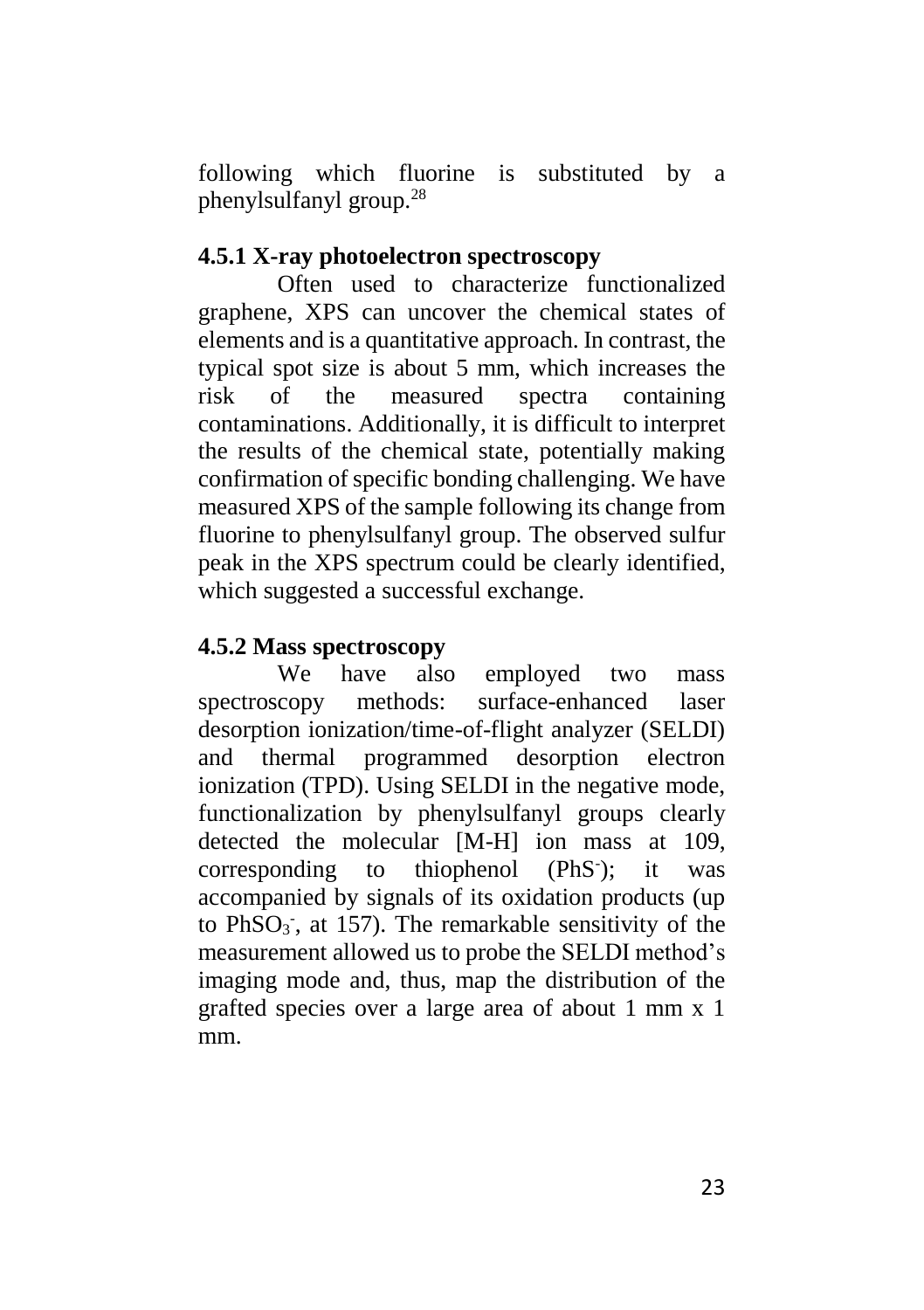#### **4.5.3 Temperature programmed desorption**

Although rarely used, TPD is another very useful method. The sample is heated in a vacuum chamber, and the mass spectra are simultaneously recorded, enabling the fragment composition to be followed as the temperature increases. The method can usefully distinguish between chemically bonded and physisorbed molecules on the graphene surface because a specific fragment composition is expected in each case. Results obtained by measuring the sample after its change from fluorine to phenylsulfanyl, indicated that there is no parent compound at low temperatures and the majority of the signal comes from decomposition products. This confirms that the phenylsulfanyl group is covalently bonded. Note that where there is sufficient doubt, it is possible to perform a blank experiment with physisorbed molecules.

### **4.5.4 Atomic force microscopy**

Atomic force microscopy (AFM) can detect even extremely small changes in graphene layer thickness, which also enables us to visualize functionalization changes. We have compared fluorinated graphene with the same sample following exchange of fluorine by the phenylsulfanyl group. This procedure increased both the graphene substrate's thickness and the sample's roughness. Although the method cannot identify the composition of the ad-layer simply, it can provide insight into the homogeneity of functionalization and, potentially, the spatial distribution of the functional groups.

#### **4.5.5 Surface-enhanced Raman spectroscopy**

Surface-enhanced Raman spectroscopy (SERS) enables the measurement of even extremely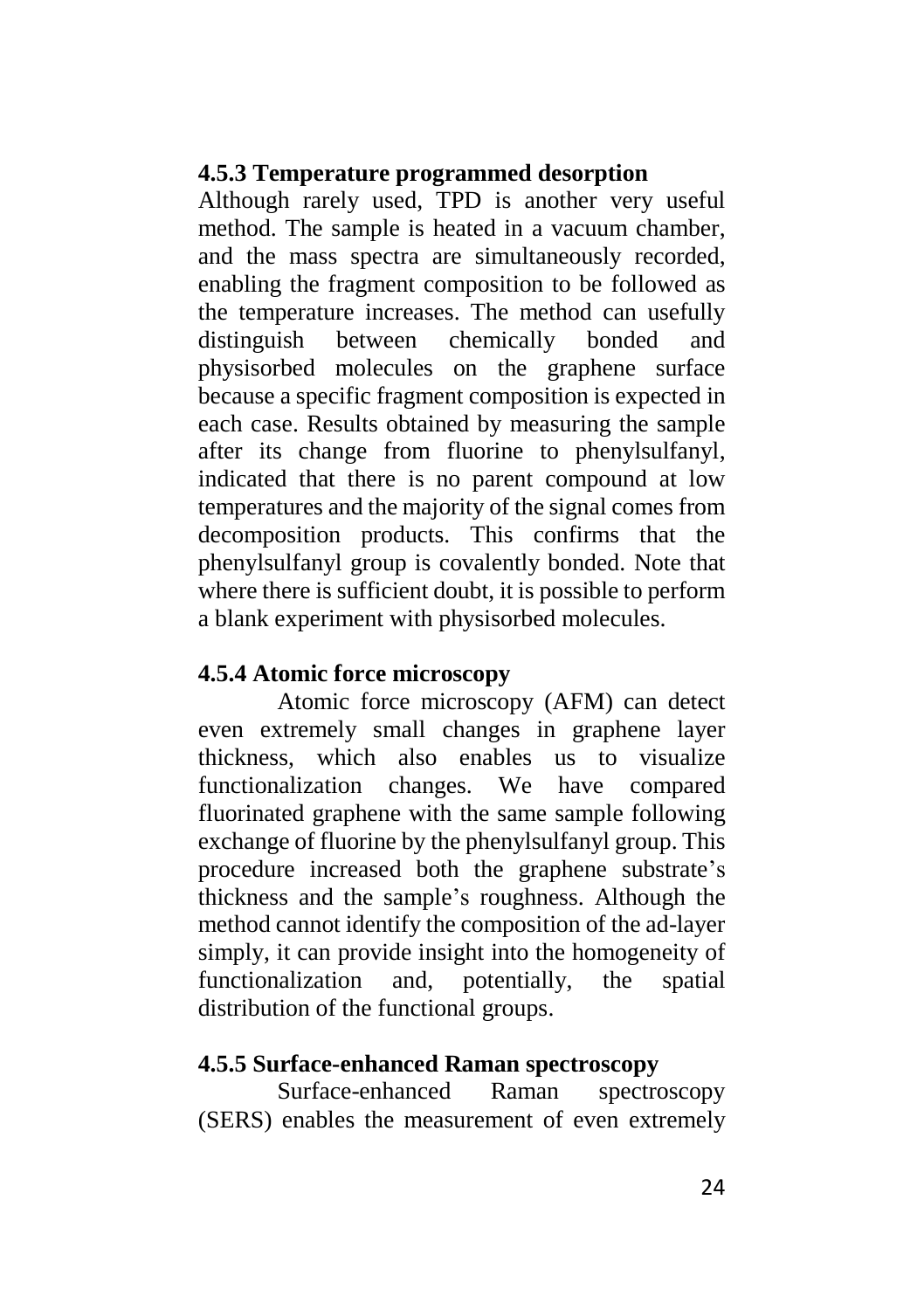small numbers of active Raman molecules. Despite the obvious potential of this method, it has not been previously applied in the identification of functional groups on graphene. Our work successfully implemented this method and demonstrated the possibility of identifying covalently attached functional groups on graphene.<sup>29</sup> For the model case of the exchange of fluorine atoms for phenylsulfanyl, we covered the sample with a thin layer of silver and measured the Raman spectra. Compared to the sample with no silver layer, there are clear bands, which can be attributed to the vibrations of the phenylsulfanyl.

It should be noted that the graphene signal is enhanced by metal layers. Although this enhancement is relatively weak (about 100–1000 times), it remains sufficient for the observation of the graphene signal in conditions where standard Raman spectroscopy fails, such as at laser excitation energies lower than about 1.8 eV. In our study, we considered the dependence of the enhancement on the distance from the gold using the graphene layer as a probe as well as a spacer. $30$  This could be realized using isotopically labeled samples. We found that the layer closer to gold enhanced the Raman signal more than the layer further from the metal. The intensity ratio of about 0.7 corresponds to a decreased electromagnetic field intensity affecting the signal. That is, the intensity of the total spectrum proportionally corresponds to the number of layers when the theoretical electromagnetic field intensity is considered.

#### **4.5.6 Surface-enhanced infrared spectroscopy**

Surface-enhanced infrared spectroscopy (SEIRA) complements Raman spectroscopy. Although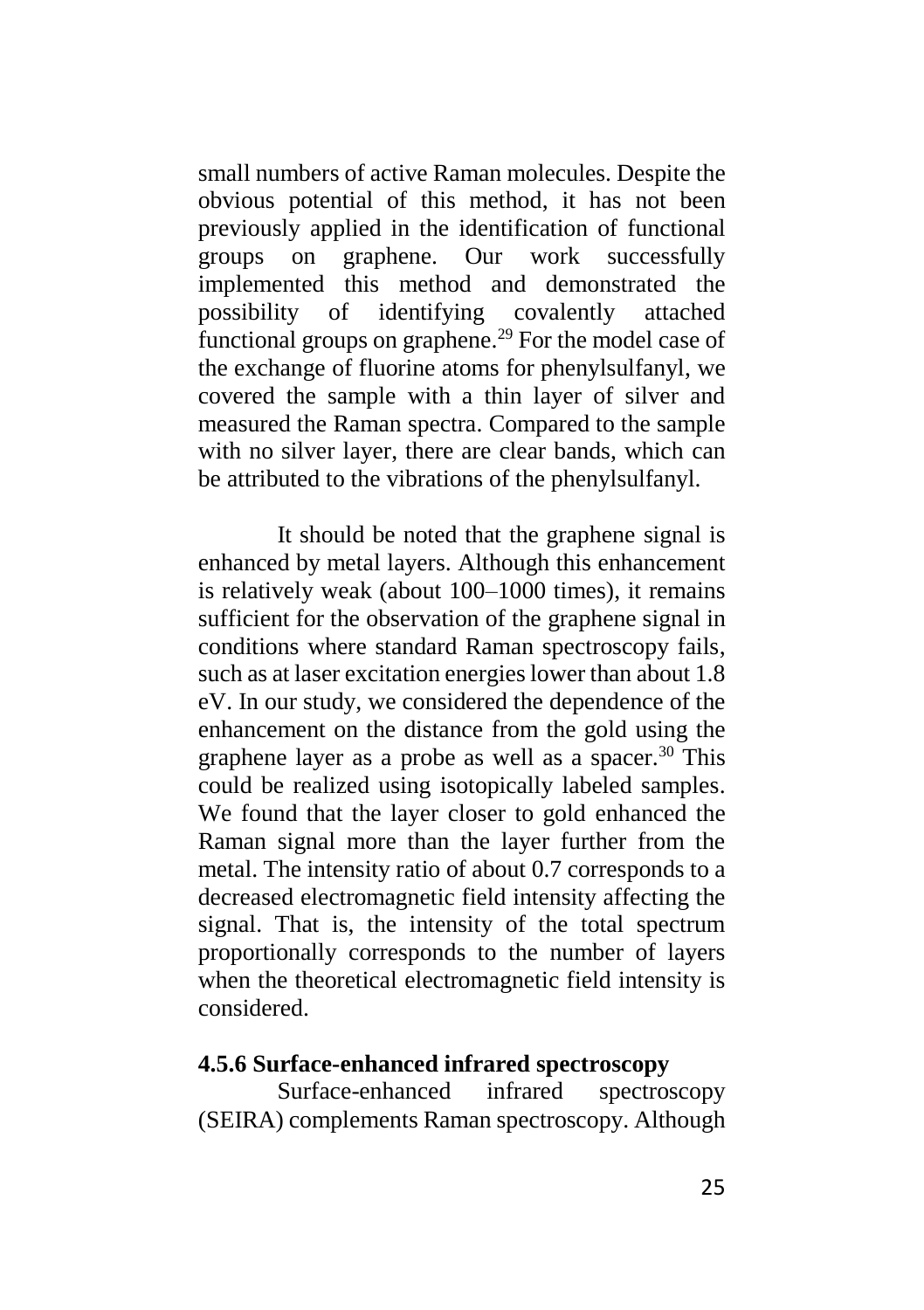it is nondestructive and fast, infrared absorption is very weak for monolayer materials. Accordingly, the method is rarely used and has, thus far, not given conclusive results. There have been some reports of surface-enhanced infrared; however, such observations are generally quite rare. Our study tested gold and silver coating but obtained no signal. In the next experiments, we functionalized graphene directly on copper substrate, with the copper also able to serve as an active substrate for vibrational enhanced spectroscopy. Furthermore, during the reaction, the copper surface was partly etched, increasing the roughness; consequently, there was a greater chance of achieving an enhanced signal. Indeed, measuring the infrared spectrum was successful in this case. <sup>31</sup> We compared the surface-enhanced infrared spectrum of fluorinated graphene and graphene following exchange of fluorine for phenylsulfanyl in comparison to spectra of pristine graphene after exposure to thiophenol. The characteristic signals corresponding to the phenylsulfanyl moiety are only observed on the sample representing the reaction of fluorinated graphene and thiophenol.

#### **4.6 Application of graphene functionalization**

Mastering the functionalization process and efficient characterization of the products enables the tailored application of functionalized graphene. Her we show some examples of these applications.

#### **4.6.1 Composite with conductive polymer**

Although the conductive polymer PEDOT is very popular in various industries, for its proper functioning, it is necessary to keep it in its charged form; consequently, the compensating polymer PSS is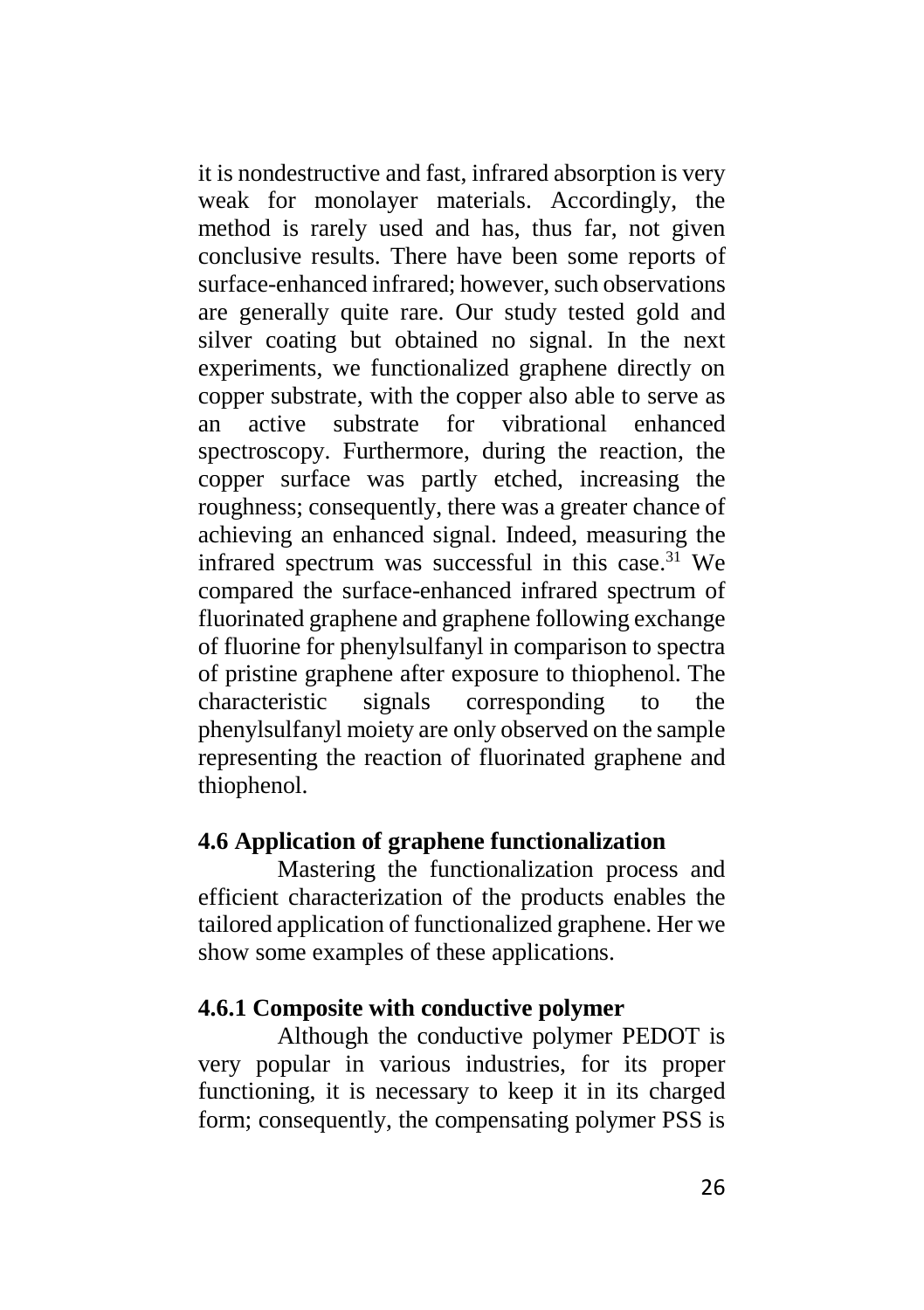used to compensate for the PEDOT charge. This motivated our study, which used functionalized graphene. Given graphene can serve as a reservoir for a charge, we assumed that functionalizing it with phenylsulfanyl would enable it to mimic the function of the PSS.<sup>32</sup> Beginning with CVD-grown graphene, we subsequently functionalized phenylsulfonic acid. The process was monitored by XPS, SERS, and Raman spectroscopy to ensure sufficient characterization of the samples. Then, the EDOT was polymerized on the functionalized graphene, with polymer thickness monitored by AFM. The results obtained served as feedback for controlling PEDOT thickness. It is worth mentioning that using patterned graphene sample leads the PEDOT to grow preferentially on graphene and not on the  $SiO<sub>2</sub>/Si$  substrate. After optimizing polymer thickness, we performed measurements using in-situ Raman spectroelectrochemistry, a method enabling monitoring of the electrical communication between graphene and polymer. The results indicate that both Raman bands of graphene and polymer are significantly affected by the applied voltage, which confirms efficient charge transfer from graphene to **PEDOT** 

## **4.6.2 Direction-controlled movement of nanoparticles**

Another application of the tailored chemical functionalization of graphene is presented in Ref.<sup>33</sup>, in which we induced directed motion of nanodiamond particles on the functionalized graphene surface. This involved functionalizing graphene with a 4 aminophenyl group and modifying the nanodiamond particle surface using salicylaldehyde. The amine and aldehyde groups can form dynamic covalent bonds,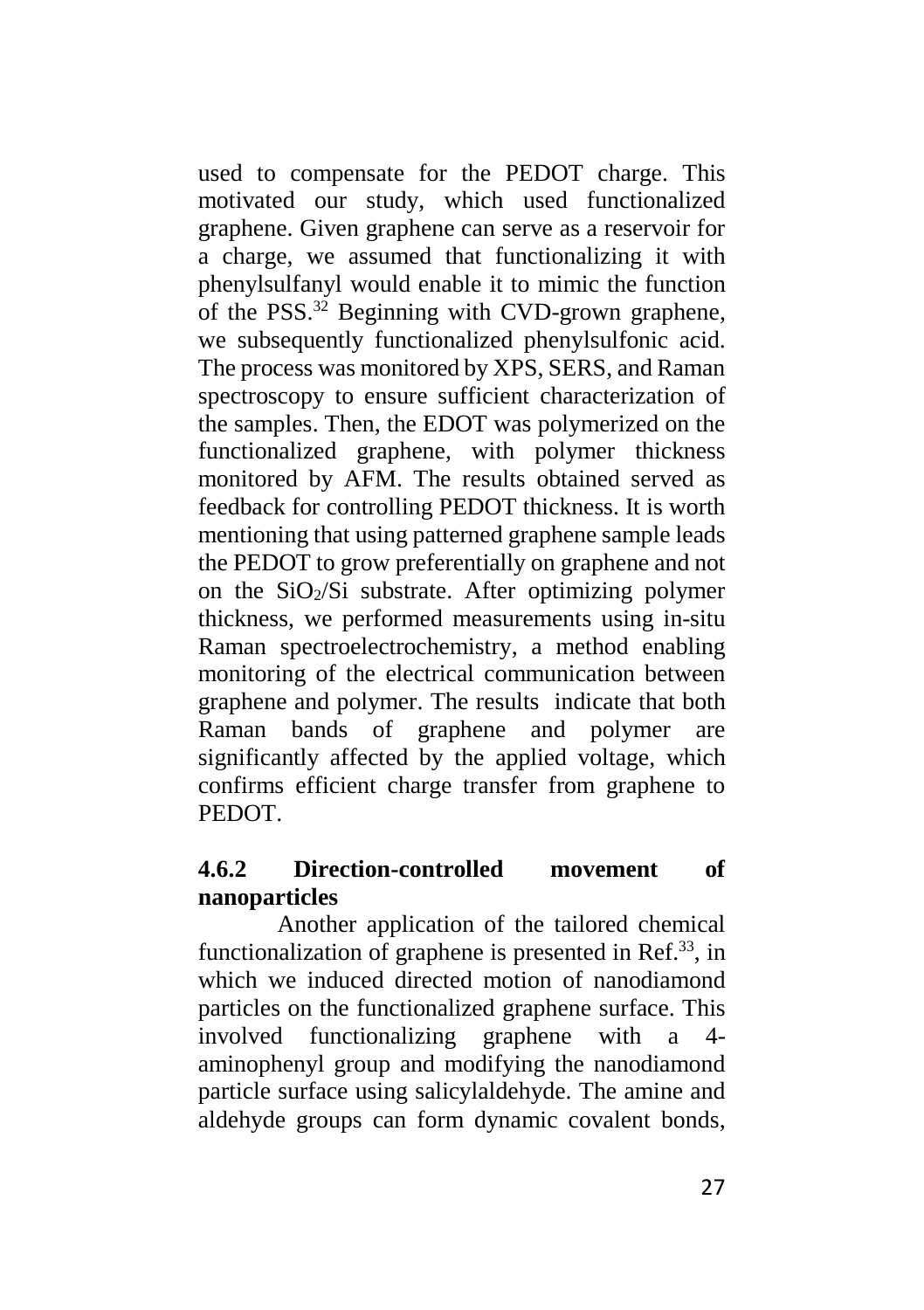with the equilibrium given by the environmental pH. Given the nanodiamond particle size was about 30 nm, it could not be tracked by optical microscopy. However, the particles contained nitrogen-vacancy (NV) centers, which exhibit photoluminescence, enabling particles to be tracked despite their small size. The first experiment was designed to confirm the reversible formation of the covalent bond. Therefore, the particles and functionalized surface were immersed in a solution with acidic and basic pH. It has been observed that particles are attached to the surface when a solution has a basic pH and are released when the solution is acidic. The process is reversible, provided that there is not already too much salt in the solution. The next experiment was performed in the buffer solution, with pH adjusted such that the formation and release of the nanodiamond proceeded at the same speed, leading to periodic attachment and detachment of the particle, which, when visualized during the same specific time period, exhibited a Brownian motion. Finally, we performed the experiment in a solution with a linear pH gradient. In this case, the bonds tended to form in front of the particle before being released behind the particle, producing a linear motion.

## **4.6.3 Patterned functionalization of graphene**

For more complex applications, it is desirable to functionalize graphene only at specific locations. This can be achieved by lithography when part of the graphene is covered by resist, an approach compatible with current industrial technology and, hence, easy to apply. However, it features certain disadvantages. First, resist should be deposited and then removed; these are potentially costly additional steps that can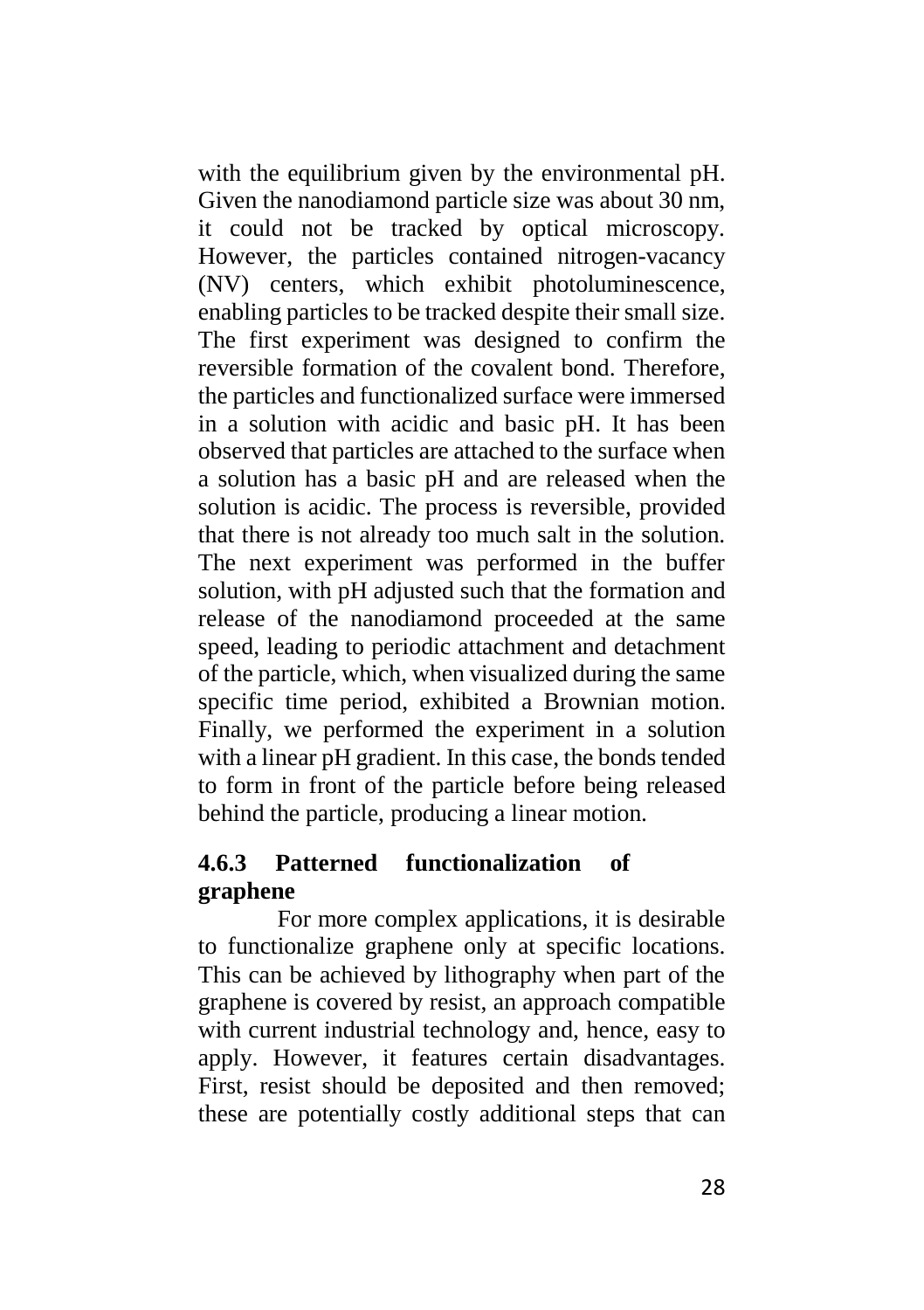damage fragile graphene samples. Furthermore, the resist must be selected carefully for compatibility with the wet chemistry used to functionalize graphene. In our work $34$ , we introduced a resist-free approach to functionalizing graphene at specific locations, an approach based on two competing reactions: first, reducing oxygen groups to pristine graphene, which leads to, second, graphene functionalization or the reduction of oxygen groups. Thus, the graphene sample is first oxidized using oxygen plasma, immersed in a solution of triphenylphosphine and dialkyl azidodicarboxylate. Then, selected areas of the sample are irradiated by UV using a mask. Azidocarboxylates are sensitive to UV light; if irradiated, they decompose. Consequently, they stay intact only in the areas not irradiated, undergoing a Mitsunobu reaction, which promotes graphene functionalization. In the irradiated areas, triphenylphosphine reduces oxygen groups to form pristine intact graphene. Consequently, only the photomasked masked area of the sample is functionalized.

#### **4.6.4 Self-assembled structures driven by graphene morphology**

Nanomaterial patterns are often either or both difficult and expensive to make on a large scale. An efficient solution is self-assembly of the molecules or polymers, which can allow local and even oriented modification of graphene properties. In Ref. <sup>35</sup> ,we tested the assembly of specially designed oligomers, with the interplay between molecular physisorption and dynamic polymerization at the solid-liquid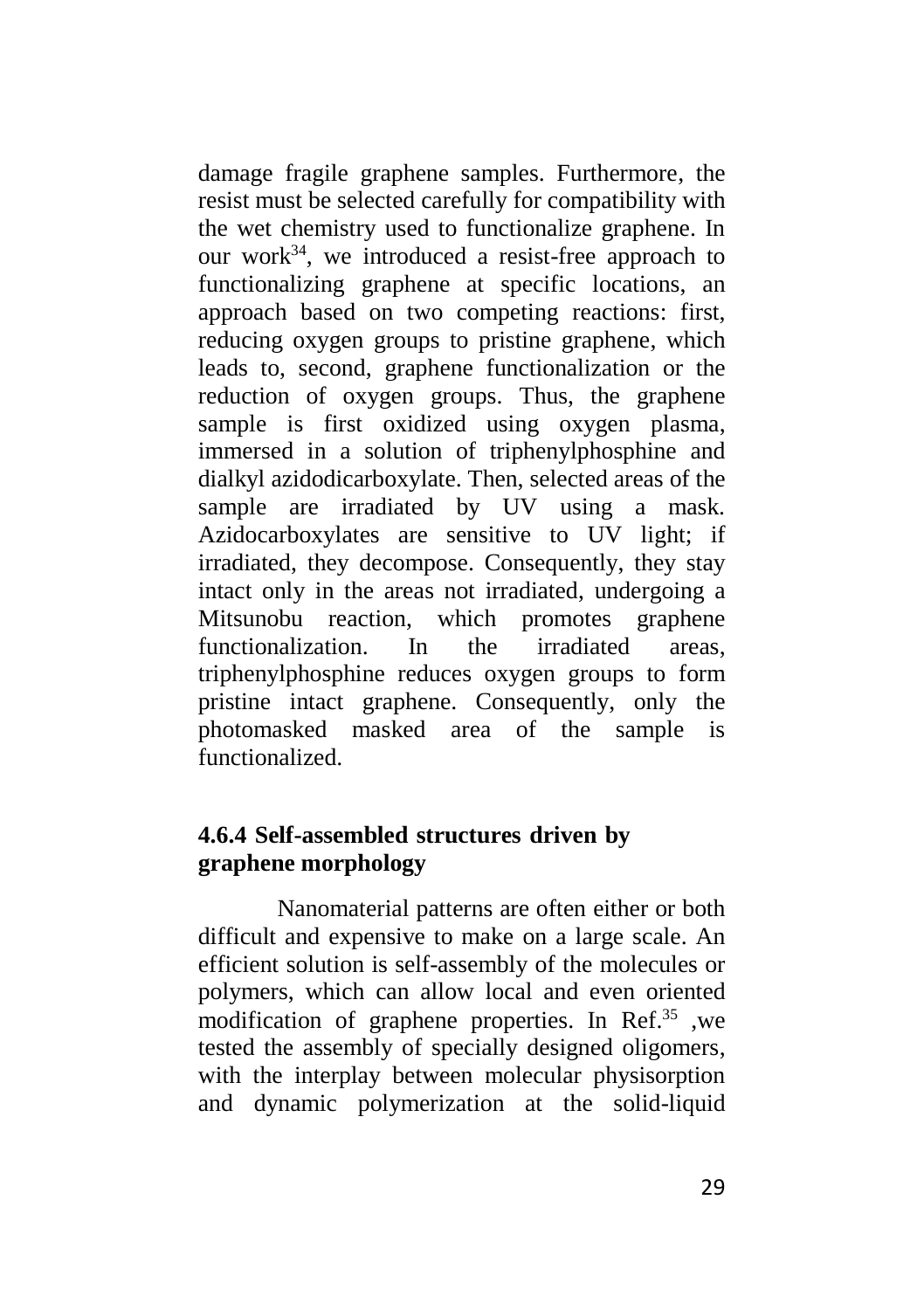interface driving the formation of longer chains at the surface with higher rates than in solution.

The physicochemical properties of such assemblies were investigated for different scales on graphene, indicating that reaction and assembly are actually dependent on graphene substrate morphology. Although polymers form in random orientations on squared samples, for graphene stripes, polymer chains tend to align along the graphene stripe axis.

## **5 Conclusions and outlook**

Given the technological importance of graphene as a new material, it is desirable to understand how the properties of this material are influenced by external stimuli and how they can be controlled. The electronic properties depend on several such stimuli; thus, graphene reactivity is also influenced by several effects. We have discussed strain, doping, defects, and orientation with respect to substrate, with gaining control of reactivity demonstrated to open multiple pathways for further applications.

On-going and future research should focus on precise control of functionalization. This includes the specific quantity of functional groups and their specific location. Although this research is challenged by both realization and characterization, possible pathways can be suggested based on, for example, localized control of graphene reactivity using nanoobjects.

Current applications of graphene are relatively rare, especially with respect to given previous predictions. This is also the case for chemically exfoliated graphene. Among the explanations for this are problems with the proper characterization of the material and the reproducibility of the desired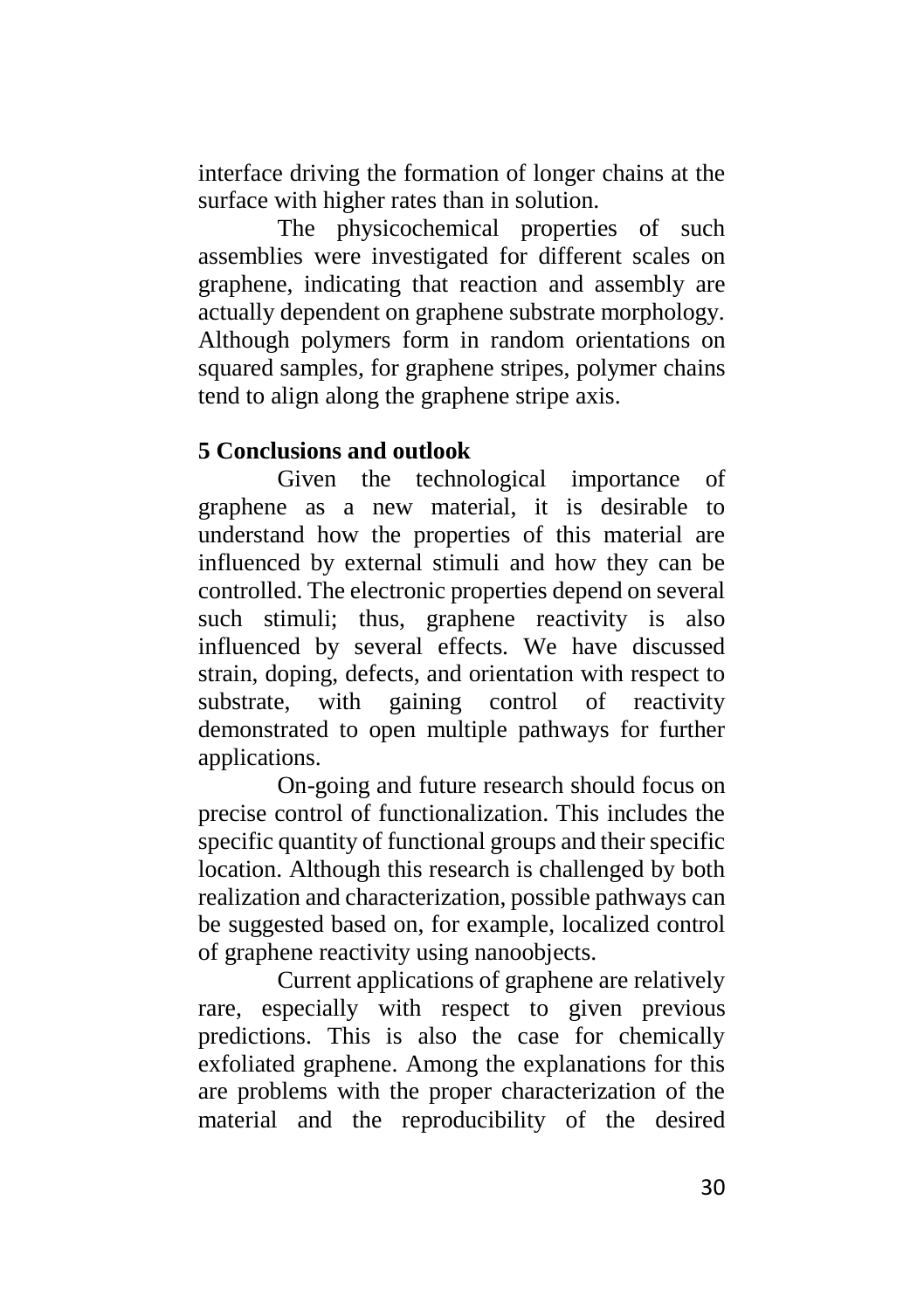properties in a large-scale production context. However, we believe that the understanding of reactivity CVD graphene can be transferred to largescale productions of chemically exfoliated graphene, where proper characterization is a challenge. That is, using knowledge of the behavior of CVD, graphene, and optimized protocols, it is possible to solve these problems.

The knowledge accumulated for graphene functionalization can also be transferred to other 2D materials in some cases. For example, although the reactivity of other 2D materials is already understood to be significantly different, similar principles can be used for external stimulation and the adoption of characterization tools. A disadvantage in the case of other 2D materials is that there is no "D band" enabling easy monitoring of the extent of functionalization. In this respect, using SERS can beneficially allow direct measurement of functional groups. Accordingly, further developments could improve the quantification of functional groups of 2D materials in the SERS context.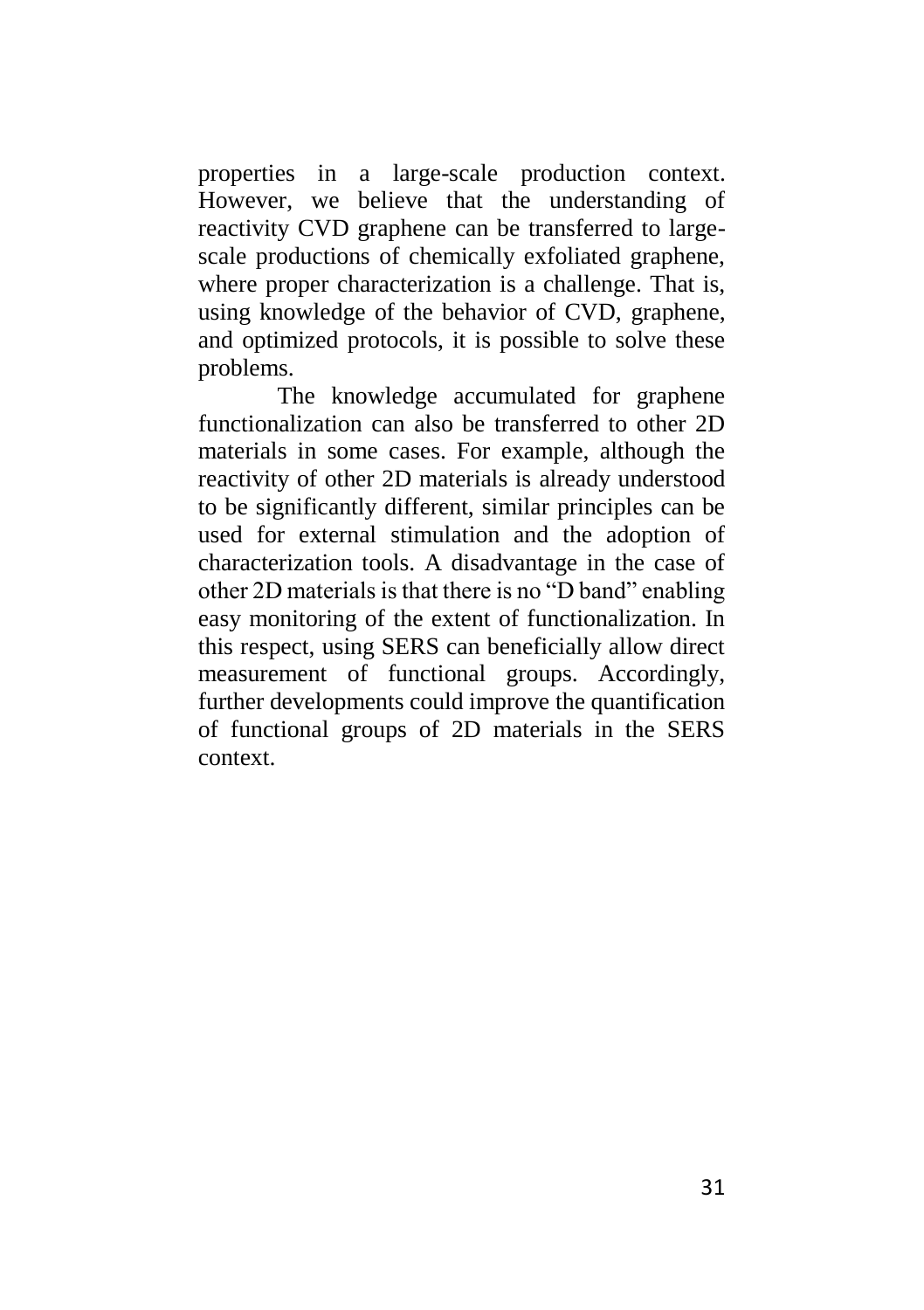#### **6 References**

- (1) Li, X.; Cai, W.; An, J.; Kim, S.; Nah, J.; Yang, D.; Piner, R.; Velamakanni, A.; Jung, I.; Tutuc, E.; Banerjee, S. K.; Colombo, L.; Ruoff, R. S. Large-Area Synthesis of High-Quality and Uniform Graphene Films on Copper Foils. *Science.* **2009**, *324* (5932), 1312–1314. https://doi.org/10.1126/science.1171245.
- (2) Kalbac, M.; Frank, O.; Kavan, L. The Control of Graphene Double-Layer Formation in Copper-Catalyzed Chemical Vapor Deposition. *Carbon N. Y.* **2012**, *50* (10), 3682-3687. https://doi.org/10.1016/j.carbon.2012.03.041.
- (3) Li, X.; Cai, W.; Colombo, L.; Ruoff, R. S. Evolution of Graphene Growth on Ni and Cu by Carbon Isotope Labeling. *Nano Lett.* **2009**, *9* (12), 4268–4272. https://doi.org/10.1021/nl902515k.
- (4) Kalbac, M.; Farhat, H.; Kong, J.; Janda, P.; Kavan, L.; Dresselhaus, M. S. Raman Spectroscopy and in Situ Raman Spectroelectrochemistry of Bilayer<sup>12</sup>C/<sup>13</sup>C Graphene. *Nano Lett.* **2011**, *11* (5), 1957-1963. https://doi.org/10.1021/nl2001956.
- (5) Araujo, P. T.; Frank, O.; Mafra, D. L.; Fang, W.; Kong, J.; Dresselhaus, M. S.; Kalbac, M. Mass-Related Inversion Symmetry Breaking and Phonon Self-Energy Renormalization in Isotopically Labeled AB-Stacked Bilayer Graphene. *Sci. Rep.* **2013**, *3, 2061*. https://doi.org/10.1038/srep02061.
- (6) Lucchese, M. M.; Stavale, F.; Ferreira, E. H. M.; Vilani, C.; Moutinho, M. V. O.; Capaz, R. B.; Achete, C. A.; Jorio, A. Quantifying Ion-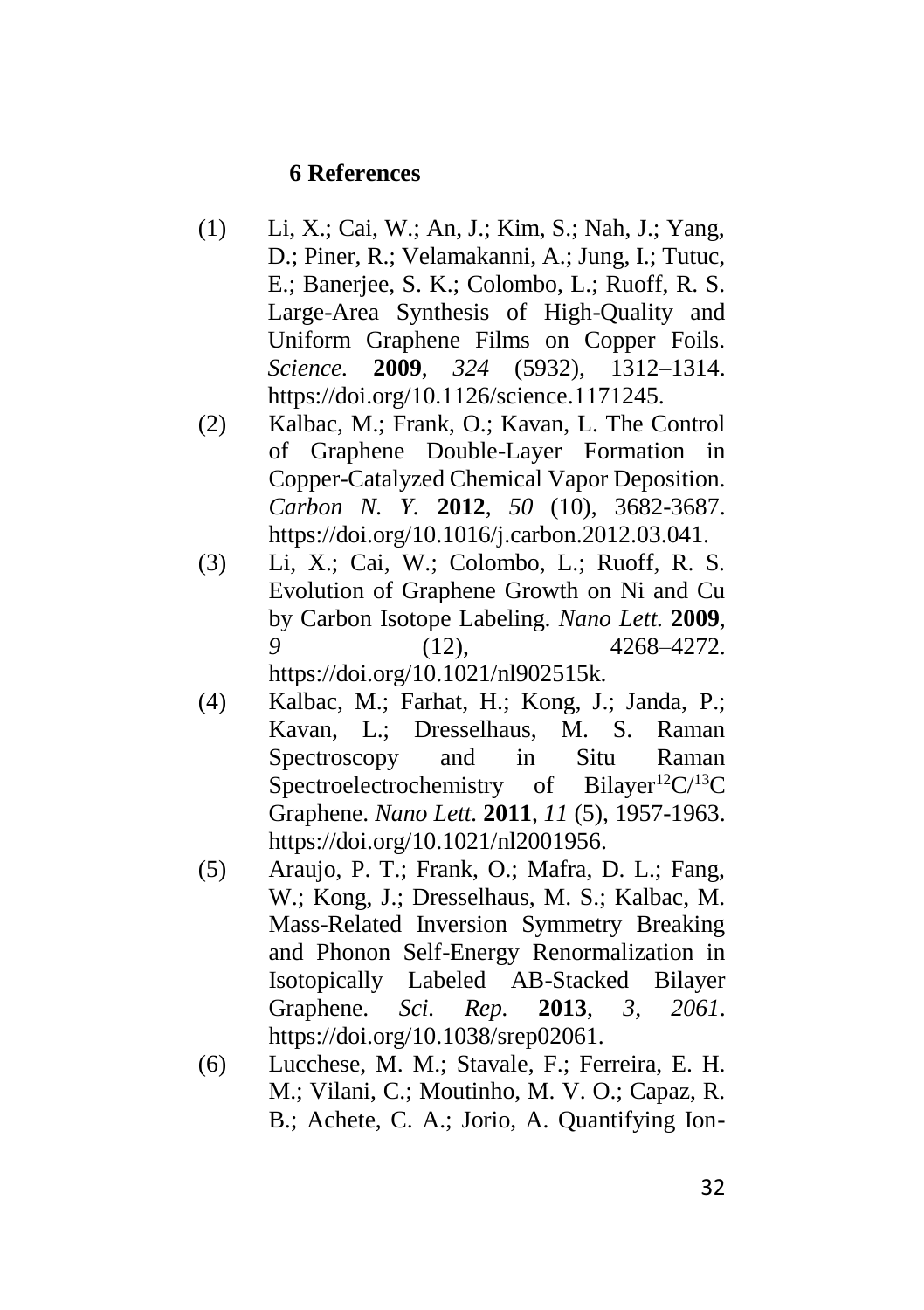Induced Defects and Raman Relaxation Length in Graphene. *Carbon N. Y.* **2010**, *48* (5), 1592– 1597.

https://doi.org/10.1016/j.carbon.2009.12.057.

- (7) Costa, S. D.; Weis, J. E.; Frank, O.; Fridrichová, M.; Kalbac, M. Addressing Raman Features of Individual Layers in Isotopically Labeled Bernal Stacked Bilayer Graphene. *2D Mater.* **2016**, *3* (2), 025022. https://doi.org/10.1088/2053-1583/3/2/025022.
- (8) Kalbac, M.; Reina-Cecco, A.; Farhat, H.; Kong, J.; Kavan, L.; Dresselhaus, M. S. The Influence of Strong Electron and Hole Doping on the Raman Intensity of Chemical Vapor-Deposition Graphene. *ACS Nano* **2010**, *4* (10), 6055-6063.

https://doi.org/10.1021/nn1010914.

- (9) Frank, O.; Mohr, M.; Maultzsch, J.; Thomsen, C.; Riaz, I.; Jalil, R.; Novoselov, K. S.; Tsoukleri, G.; Parthenios, J.; Papagelis, K.; Kavan, L.; Galiotis, C. Raman 2D-Band Splitting in Graphene: Theory and Experiment. *ACS Nano* **2011**, *5* (3), 2231–2239. https://doi.org/10.1021/nn103493g.
- (10) Lee, J. E.; Ahn, G.; Shim, J.; Lee, Y. S.; Ryu, S. Optical Separation of Mechanical Strain from Charge Doping in Graphene. *Nat. Commun.* **2012**, *3* (1), 1–8. https://doi.org/10.1038/ncomms2022.
- (11) Costa, S. D.; Ek Weis, J.; Frank, O.; Kalbac, M. Temperature and Face Dependent Copper-Graphene Interactions. *Carbon N. Y.* **2015**, *93, 793-799*.

https://doi.org/10.1016/j.carbon.2015.06.002.

(12) Kalbac, M.; Frank, O.; Kong, J.; Sanchez-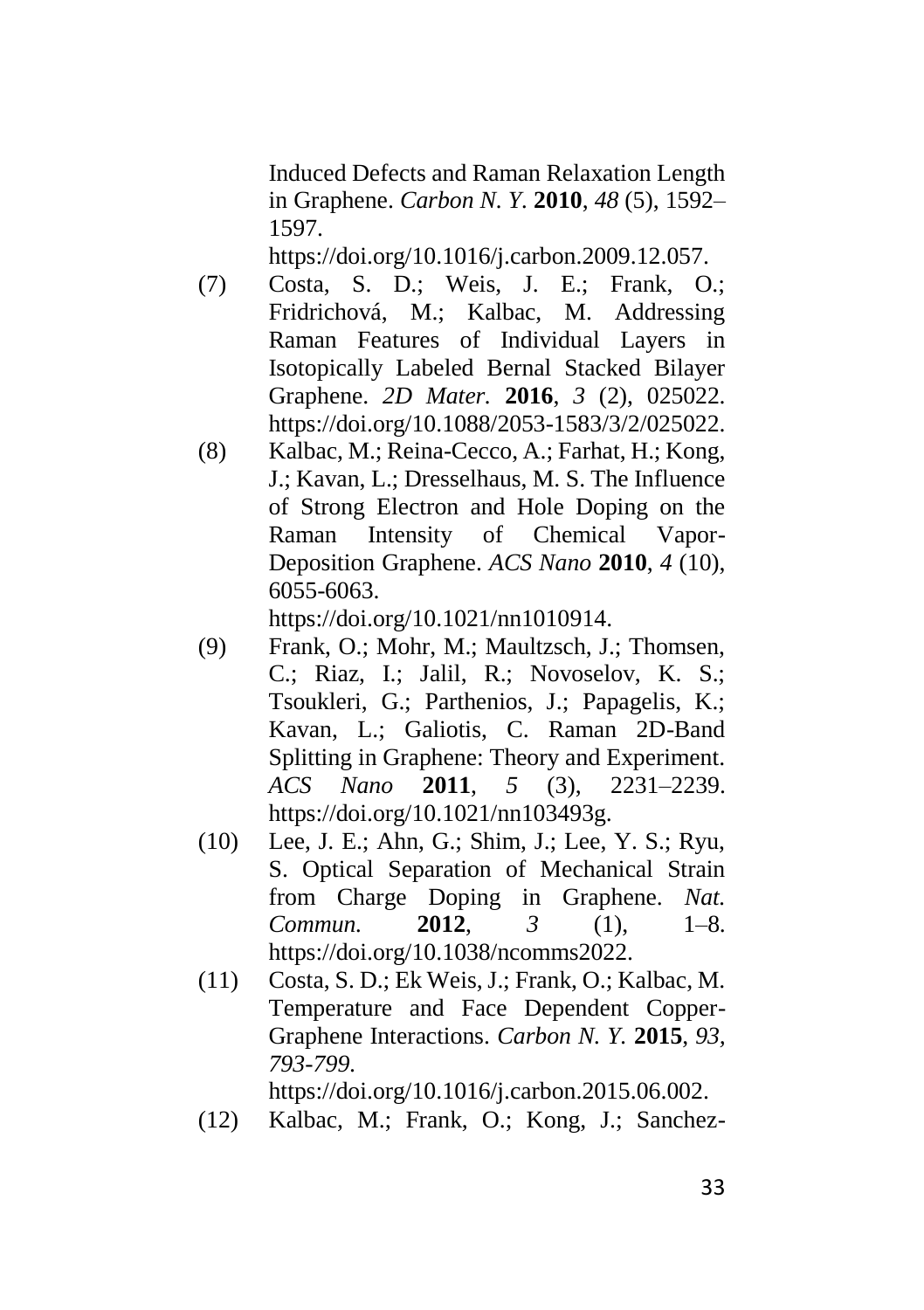Yamagishi, J.; Watanabe, K.; Taniguchi, T.; Jarillo-Herrero, P.; Dresselhaus, M. S. Large Variations of the Raman Signal in the Spectra of Twisted Bilayer Graphene on a BN Substrate. *J. Phys. Chem. Lett.* **2012**, *3* (6), 796- 799. https://doi.org/10.1021/jz300176a.

- (13) Kim, K.; Coh, S.; Tan, L. Z.; Regan, W.; Yuk, J. M.; Chatterjee, E.; Crommie, M. F.; Cohen, M. L.; Louie, S. G.; Zettl, A. Raman Spectroscopy Study of Rotated Double-Layer Graphene: Misorientation-Angle Dependence of Electronic Structure. *Phys. Rev. Lett.* **2012**, *108* (24), 246103. https://doi.org/10.1103/PhysRevLett.108.2461 03.
- (14) Costa, S. D.; Weis, J. E.; Frank, O.; Fridrichová, M.; Kalbac, M. Monitoring the Doping of Graphene on SiO2/Si Substrates during the Thermal Annealing Process. *RSC Adv.* **2016**, *6* (76), 72859. https://doi.org/10.1039/c6ra10764h.
- (15) Kalbac, M.; Frank, O.; Kavan, L. Effects of Heat Treatment on Raman Spectra of Two-Layer<sup>12</sup>C/<sup>13</sup>C Graphene. *Chem. - A Eur. J.* **2012**, *18* (43), 13877-13884. https://doi.org/10.1002/chem.201202114.
- (16) Ek-Weis, J.; Costa, S.; Frank, O.; Kalbac, M. Heating Isotopically Labeled Bernal Stacked Graphene: A Raman Spectroscopy Study. *J. Phys. Chem. Lett.* **2014**, *5* (3), 549-554. https://doi.org/10.1021/jz402681n.
- (17) Ek Weis, J.; Costa, S. D.; Frank, O.; Bastl, Z.; Kalbac, M. Fluorination of Isotopically Labeled Turbostratic and Bernal Stacked Bilayer Graphene. *Chem. - A Eur. J.* **2015**, *21*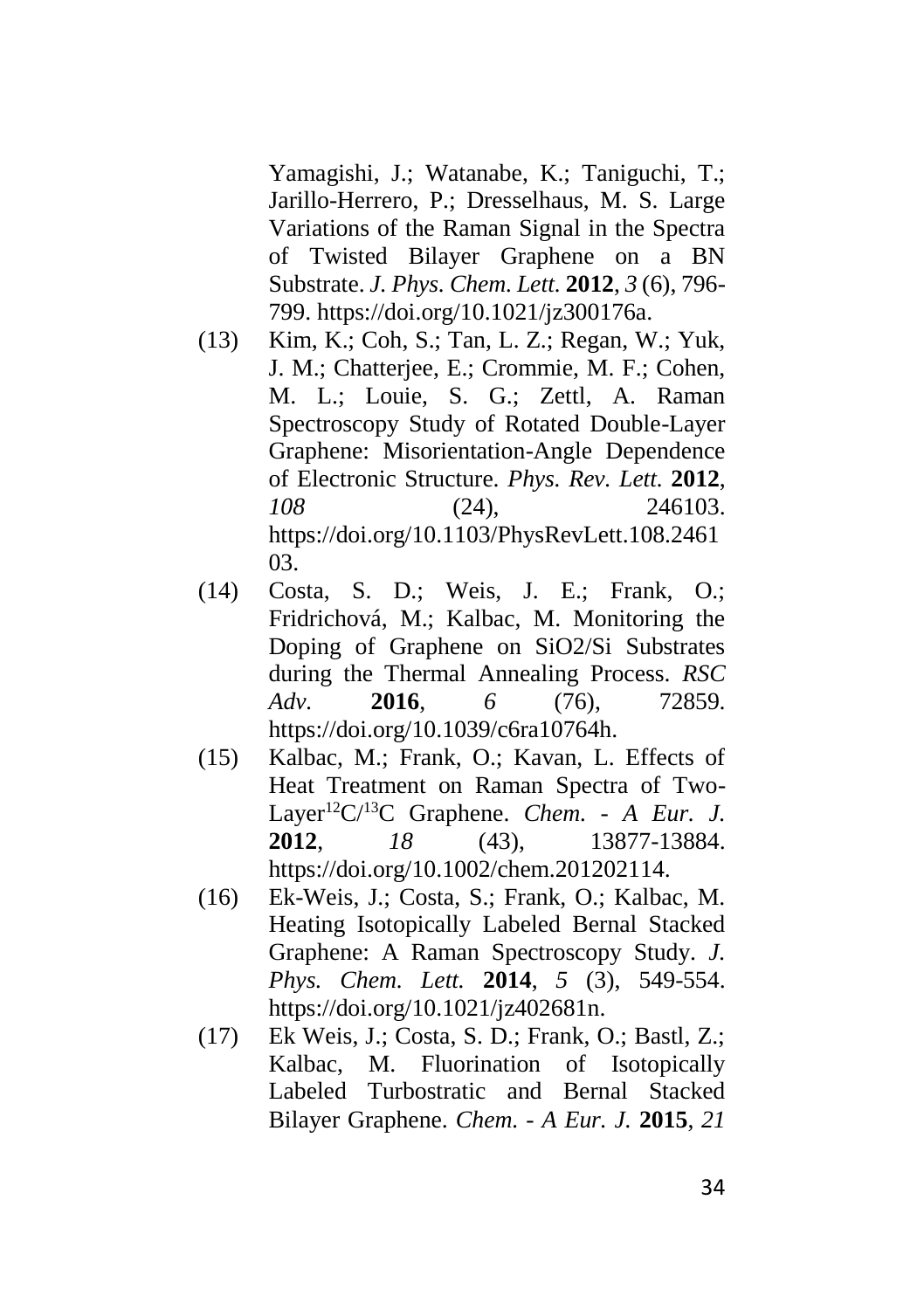(3), 1081-1087. https://doi.org/10.1002/chem.201404813.

- (18) Plšek, J.; Kovaříček, P.; Valeš, V.; Kalbáč, M. Tuning the Reactivity of Graphene by Surface Phase Orientation. *Chem. - A Eur. J.* **2017**, *23* (8), 1839-1845. https://doi.org/10.1002/chem.201604311.
- (19) Plšek, J.; Drogowska, K. A.; Fridrichová, M.; Vejpravová, J.; Kalbáč, M. Laser-Ablation-Assisted SF6 Decomposition for Extensive and Controlled Fluorination of Graphene. *Carbon N. Y.* **2019**, *145, 419-425*. https://doi.org/10.1016/j.carbon.2019.01.049.
- (20) Costa, S. D.; Weis, J. E.; Frank, O.; Bastl, Z.; Kalbac, M. Thermal Treatment of Fluorinated Graphene: An in Situ Raman Spectroscopy Study. *Carbon N. Y.* **2015**, *84* (1), 347-354. https://doi.org/10.1016/j.carbon.2014.12.029.
- (21) Plšek, J.; Drogowska, K. A.; Valeš, V.; Ek Weis, J.; Kalbac, M. Decomposition of Fluorinated Graphene under Heat Treatment. *Chem. - A Eur. J.* **2016**, *22* (26), 8990-8997. https://doi.org/10.1002/chem.201600901.
- (22) Kalbac, M.; Lehtinen, O.; Krasheninnikov, A. V.; Keinonen, J. Ion-Irradiation-Induced Defects in Isotopically-Labeled Two Layered Graphene: Enhanced in-Situ Annealing of the Damage. *Adv. Mater.* **2013**, *25* (7), 1004-1009. https://doi.org/10.1002/adma.201203807.
- (23) Costa, S. D.; Ek Weis, J.; Frank, O.; Kalbac, M. Effect of Layer Number and Layer Stacking Registry on the Formation and Quantification of Defects in Graphene. *Carbon N. Y.* **2016**, *98, 592-598*.

https://doi.org/10.1016/j.carbon.2015.11.045.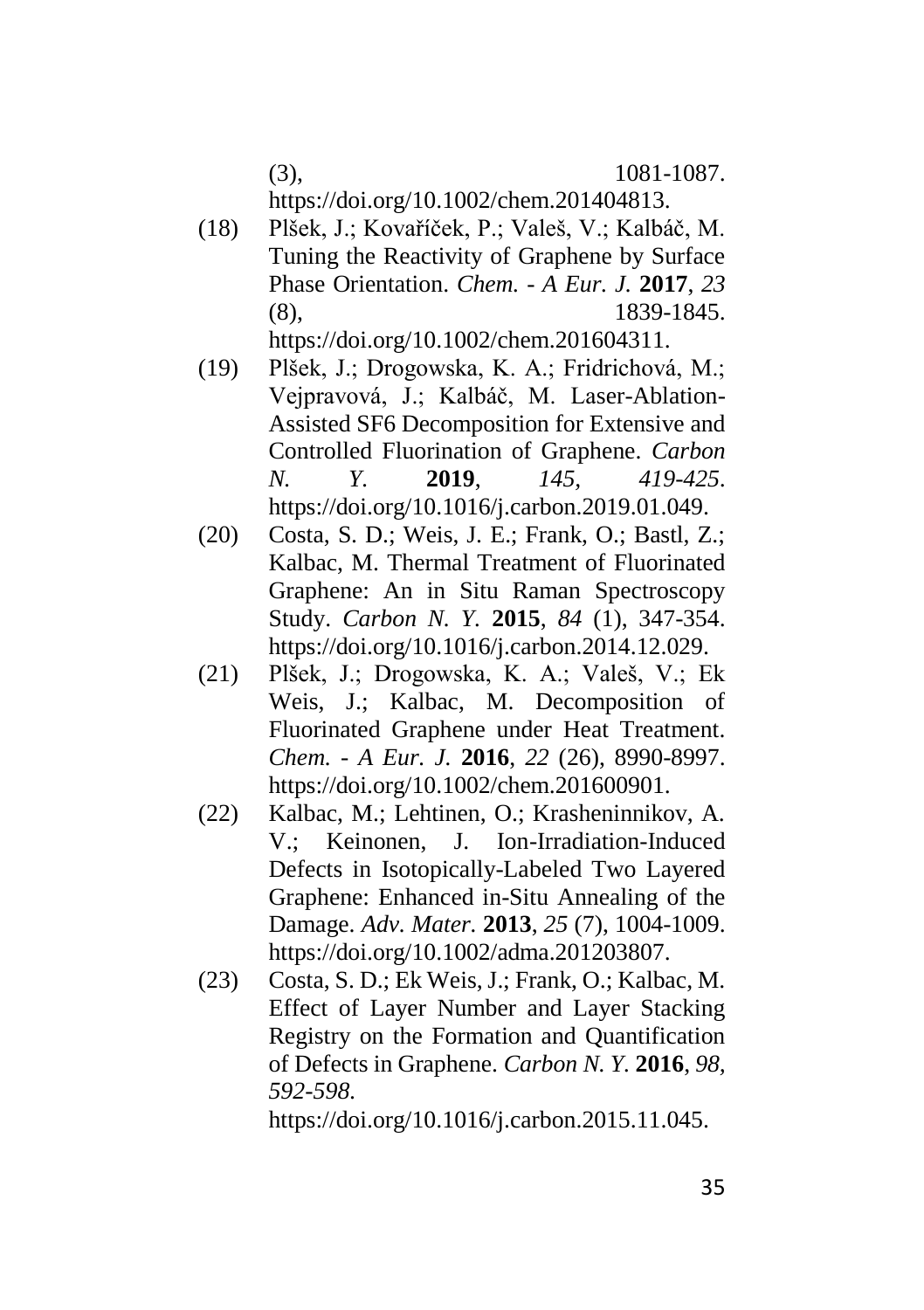- (24) Costa, S. D.; Weis, J. E.; Frank, O.; Fridrichová, M.; Bastl, Z.; Kalbac, M. Do Defects Enhance Fluorination of Graphene? *RSC Adv.* **2016**, *6* (85), 81471-81476. https://doi.org/10.1039/c6ra17423j.
- (25) Drogowska, K.; Kovaříček, P.; Kalbáč, M. Functionalization of Hydrogenated Chemical Vapour Deposition-Grown Graphene by On-Surface Chemical Reactions. *Chem. - A Eur. J.* **2017**, *23* (17), 4073-4078. https://doi.org/10.1002/chem.201700296.
- (26) Vejpravova, J.; Pacakova, B.; Endres, J.; Mantlikova, A.; Verhagen, T.; Vales, V.; Frank, O.; Kalbac, M. Graphene Wrinkling Induced by Monodisperse Nanoparticles: Facile Control and Quantification. *Sci. Rep.* **2015**, *5,* . https://doi.org/10.1038/srep15061.
- (27) Drogowska-Horná, K.; Valeš, V.; Plšek, J.; Michlová, M.; Vejpravová, J.; Kalbáč, M. Large Scale Chemical Functionalization of Locally Curved Graphene with Nanometer Resolution. *Carbon N. Y.* **2020**, *164*, 207–214. https://doi.org/10.1016/j.carbon.2020.04.006.
- (28) Kovaříček, P.; Vrkoslav, V.; Plšek, J.; Bastl, Z.; Fridrichová, M.; Drogowska, K.; Kalbáč, M. Extended Characterization Methods for Covalent Functionalization of Graphene on Copper. *Carbon N. Y.* **2017**, *118, 200-207*. https://doi.org/10.1016/j.carbon.2017.03.020.
- (29) Kovaříček, P.; Bastl, Z.; Valeš, V.; Kalbac, M. Covalent Reactions on Chemical Vapor Deposition Grown Graphene Studied by Surface-Enhanced Raman Spectroscopy. *Chem. - A Eur. J.* **2016**, *22* (15), 5404-5408. https://doi.org/10.1002/chem.201504689.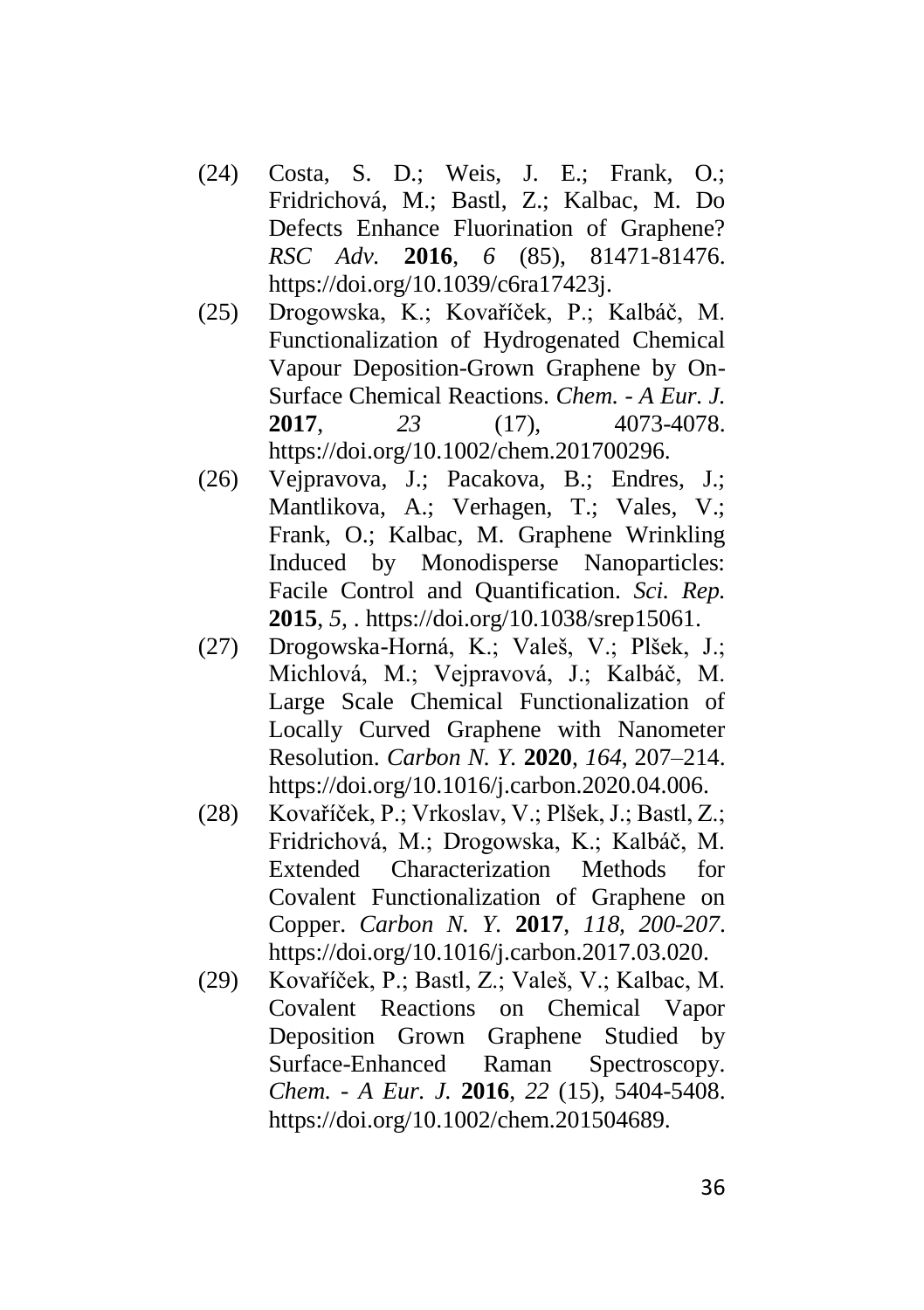- (30) Ek Weis, J.; Costa, S.; Frank, O.; Fridrichová, M.; Vlčková, B.; Vejpravova, J.; Kalbac, M. SERS of Isotopically Labeled<sup>12</sup>C/<sup>13</sup>C Graphene Bilayer-Gold Nanostructured Film Hybrids: Graphene Layer as Spacer and SERS Probe. *J. Phys. Chem. C* **2017**, *121* (21), 11680-11686. https://doi.org/10.1021/acs.jpcc.7b02585.
- (31) Matulková, I.; Kovaříček, P.; Šlouf, M.; Němec, I.; Kalbáč, M. Surface Enhanced Infrared Absorption Spectroscopy for Graphene Functionalization on Copper. *Carbon N. Y.* **2017**, *124, 250-255*. https://doi.org/10.1016/j.carbon.2017.08.045.
- (32) Kovaříček, P.; Drogowska, K.; Melníková Komínková, Z.; Blechta, V.; Bastl, Z.; Gromadzki, D.; Fridrichová, M.; Kalbáč, M. EDOT Polymerization at Photolithographically Patterned Functionalized Graphene. *Carbon N. Y.* **2017**, *11333-39*. https://doi.org/10.1016/j.carbon.2016.11.018.
- (33) Kovaříček, P.; Cebecauer, M.; Neburková, J.; Bartoň, J.; Fridrichová, M.; Drogowska, K. A.; Cigler, P.; Lehn, J. M.; Kalbac, M. Proton-Gradient-Driven Oriented Motion of Nanodiamonds Grafted to Graphene by Dynamic Covalent Bonds. *ACS Nano* **2018**, *12*  $(7),$  7141–7147. https://doi.org/10.1021/acsnano.8b03015.

(34) Valenta, L.; Kovaříček, P.; Valeš, V.; Bastl, Z.; Drogowska, K. A.; Verhagen, T. A.; Cibulka, R.; Kalbáč, M. Spatially Resolved Covalent Functionalization Patterns on Graphene. *Angew. Chemie - Int. Ed.* **2019**, *58* (5), 1324- 1328. https://doi.org/10.1002/anie.201810119.

(35) Assies, L.; Fu, C.; Kovaříček, P.; Bastl, Z.;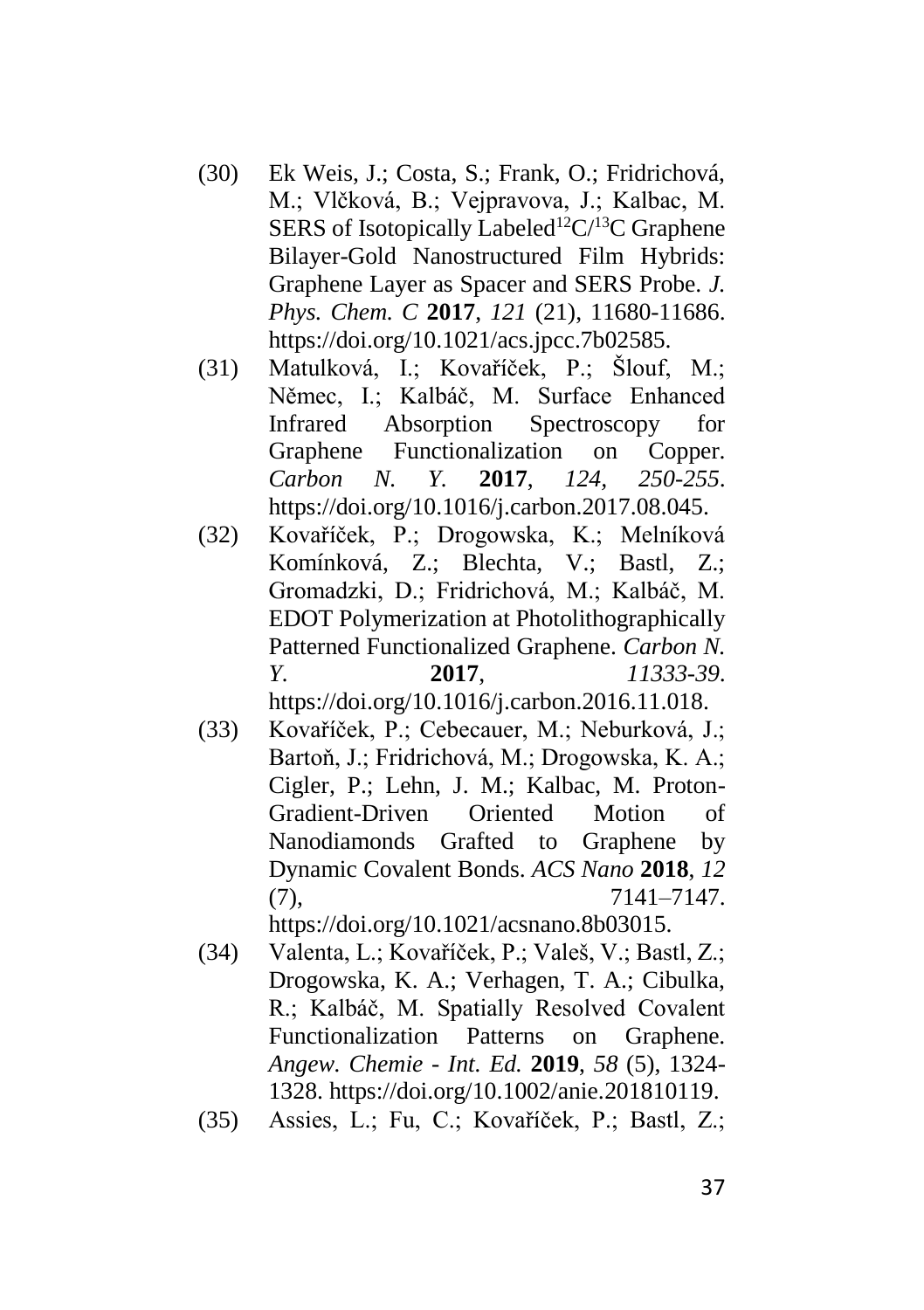Drogowska, K. A.; Lang, J.; Guerra, V. L. P.; Samorì, P.; Orgiu, E.; Perepichka, D. F.; Kalbáč, M. Dynamic Covalent Conjugated Polymer Epitaxy on Graphene. *J. Mater. Chem. C* **2019**, *7* (39), 12240. https://doi.org/10.1039/c9tc03155c.

- (36) Frank, O.; Dresselhaus, M. S.; Kalbac, M. Raman Spectroscopy and in Situ Raman Spectroelectrochemistry of Isotopically Engineered Graphene Systems. *Acc. Chem. Res.* **2015**, *48* (1), 111-118. https://doi.org/10.1021/ar500384p.
- (37) Frank, O.; Kavan, L.; Kalbac, M. Carbon Isotope Labelling in Graphene Research. *Nanoscale* **2014**, *6* (12), 6363-6370. https://doi.org/10.1039/c4nr01257g.